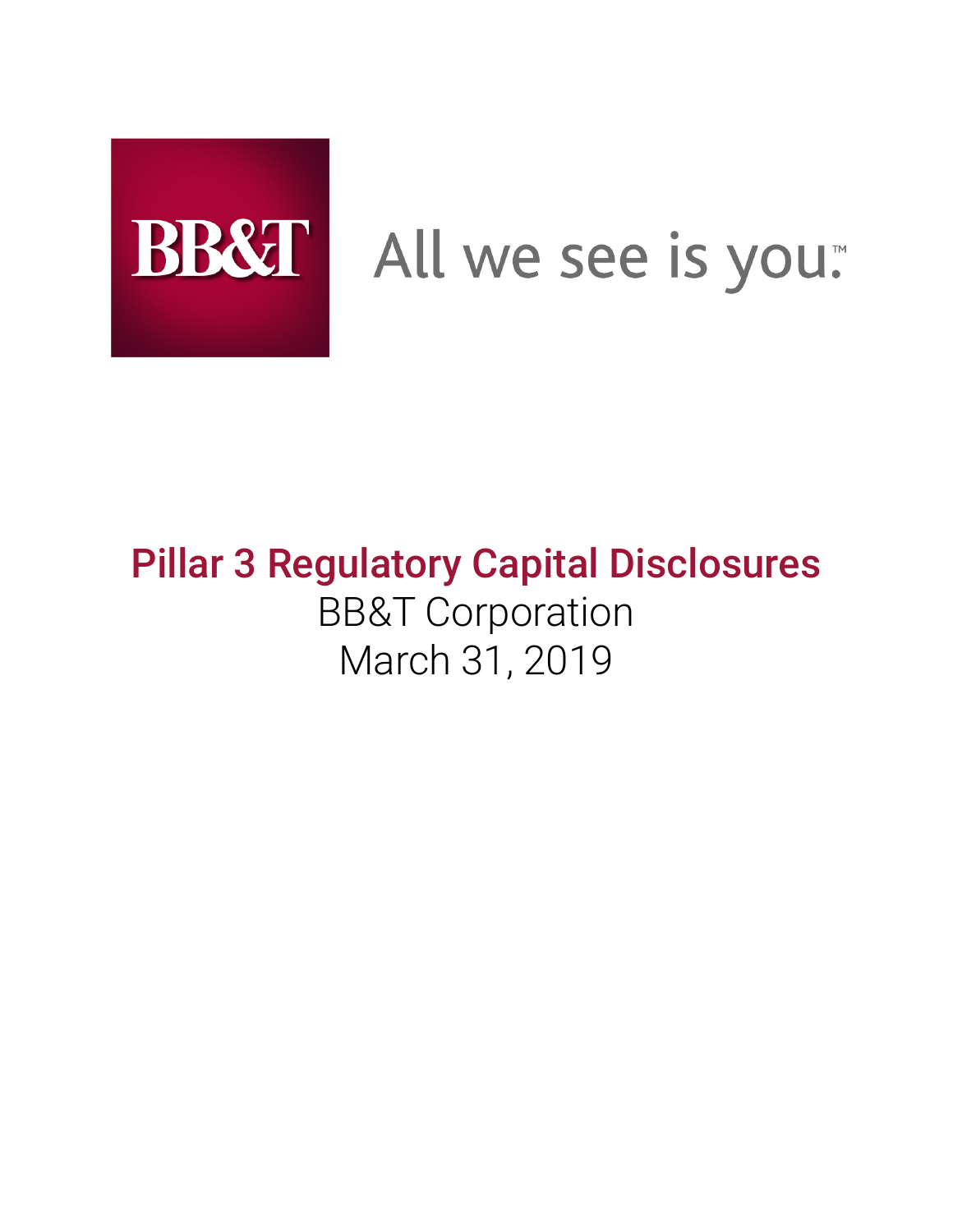# **Table of Contents**

|                                                   | Page No.        |
|---------------------------------------------------|-----------------|
| <b>Glossary of Defined Terms</b>                  |                 |
| Introduction                                      | $\overline{2}$  |
| <b>Regulatory Capital</b>                         | $\overline{3}$  |
| Capital Adequacy Process                          | 4               |
| <b>Capital Ratios</b>                             | $\underline{6}$ |
| Credit Risk                                       | 7               |
| <b>Risk Mitigation</b>                            | 13              |
| Securitizations                                   | $\frac{14}{1}$  |
| Equity Securities not Subject to Market Risk Rule | 15              |
| Forward-Looking Statements                        | 17              |
|                                                   |                 |
| Appendix:                                         |                 |
| <b>Cross Reference Table</b>                      | $A-1$           |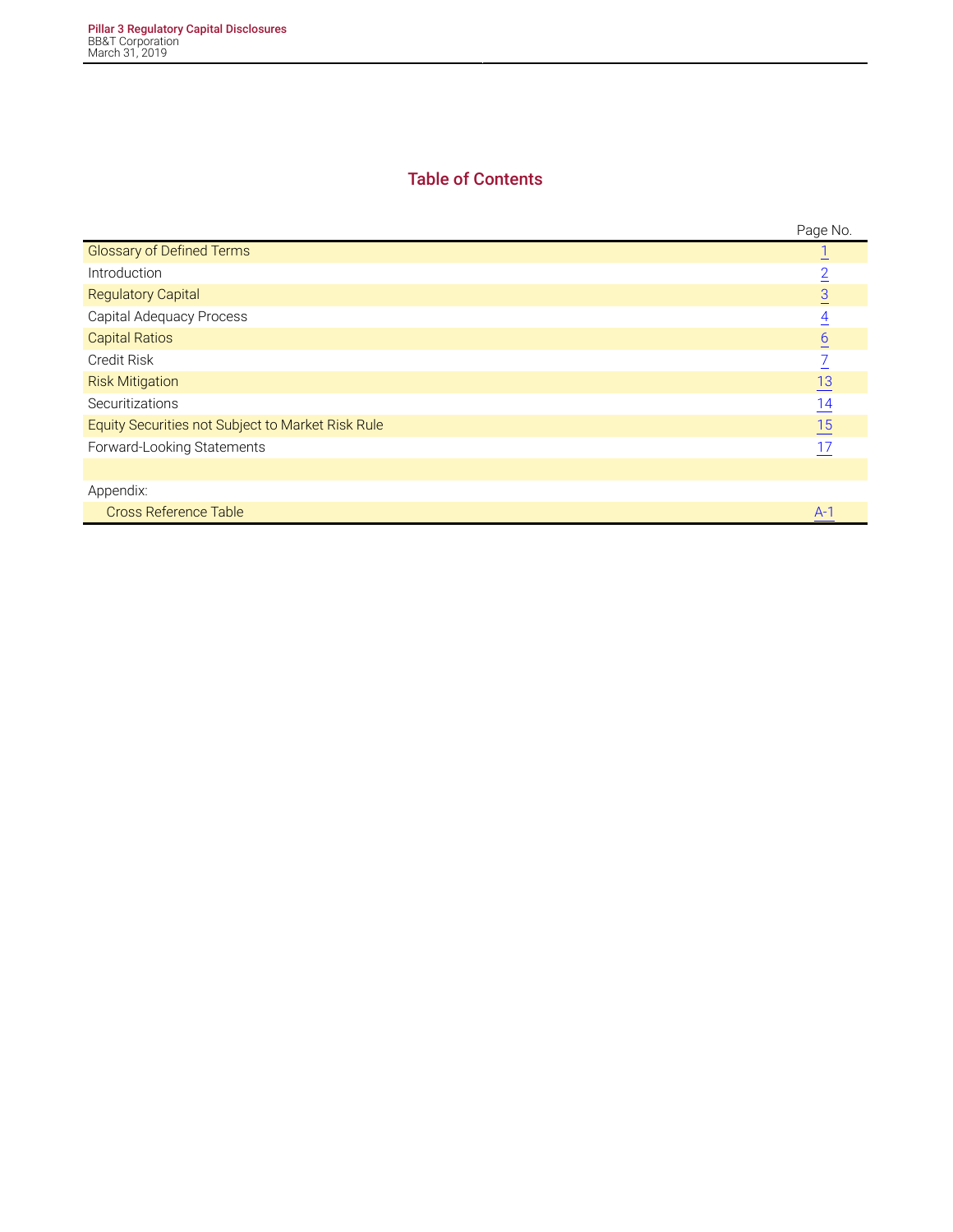# <span id="page-2-0"></span>**Glossary of Defined Terms** – The following terms may be used throughout this Report:

| Term                      | <b>Definition</b>                                                                        |
|---------------------------|------------------------------------------------------------------------------------------|
| <b>ACL</b>                | Allowance for credit losses                                                              |
| <b>AFS</b>                | Available-for-sale                                                                       |
| <b>Agency MBS</b>         | Mortgage-backed securities issued by a U.S. government agency or GSE                     |
| <b>ALLL</b>               | Allowance for loan and lease losses                                                      |
| <b>AOCI</b>               | Accumulated other comprehensive income (loss)                                            |
| <b>BOLI</b>               | Bank-owned life insurance                                                                |
| <b>Basel III</b>          | Global regulatory standards on bank capital adequacy and liquidity published by the BCBS |
| BB&T                      | BB&T Corporation and subsidiaries                                                        |
| <b>BCBS</b>               | <b>Basel Committee on Banking Supervision</b>                                            |
| <b>BHC</b>                | Bank holding company                                                                     |
| <b>Branch Bank</b>        | <b>Branch Banking and Trust Company</b>                                                  |
| CAP                       | Capital Adequacy Process                                                                 |
| <b>CCAR</b>               | Comprehensive Capital Analysis and Review                                                |
| <b>CCP</b>                | Central clearing party                                                                   |
| CET1                      | Common equity tier 1                                                                     |
| Company                   | BB&T Corporation and subsidiaries (interchangeable with "BB&T" above)                    |
| <b>CRA</b>                | Community Reinvestment Act of 1977                                                       |
| CRE                       | Commercial real estate                                                                   |
| <b>CSA</b>                | Credit support annex                                                                     |
| Dodd-Frank Act            | Dodd-Frank Wall Street Reform and Consumer Protection Act                                |
| <b>FDIC</b>               | <b>Federal Deposit Insurance Corporation</b>                                             |
| <b>FFELP</b>              | Federal Family Education Loan Program                                                    |
| <b>FHC</b>                | <b>Financial Holding Company</b>                                                         |
|                           |                                                                                          |
| <b>FRB</b><br><b>GAAP</b> | Board of Governors of the Federal Reserve System                                         |
|                           | Accounting principles generally accepted in the United States of America                 |
| <b>GSE</b><br><b>HTM</b>  | U.S. government-sponsored enterprise                                                     |
| <b>HVCRE</b>              | Held-to-maturity                                                                         |
|                           | High volatility commercial real estate                                                   |
| <b>ISDA</b>               | International Swaps and Derivatives Association, Inc.                                    |
| <b>LHFI</b>               | Loans and leases held for investment                                                     |
| <b>MBS</b>                | Mortgage-backed securities                                                               |
| MD&A                      | Management's Discussion and Analysis                                                     |
| <b>MDB</b>                | Multilateral development bank                                                            |
| <b>MSR</b>                | Mortgage servicing right                                                                 |
| <b>NIM</b>                | Net interest margin                                                                      |
| <b>OTC</b>                | Over-the-counter                                                                         |
| <b>Parent Company</b>     | BB&T Corporation, the parent company of Branch Bank and other subsidiaries               |
| PCI                       | Purchased credit impaired loans                                                          |
| <b>PSE</b>                | Public sector entity                                                                     |
| Rule                      | Capital Adequacy - Basel III Final Rule                                                  |
| <b>RWA</b>                | Risk-weighted assets                                                                     |
| <b>SFA</b>                | Supervisory Formula Approach                                                             |
| <b>SIFMA</b>              | Securities Industry and Financial Markets Association                                    |
| SunTrust                  | SunTrust Banks, Inc.                                                                     |
| <b>SSFA</b>               | Simplified Supervisory Formula Approach                                                  |
| U.S.                      | United States of America                                                                 |
| U.S. Treasury             | United States Department of the Treasury                                                 |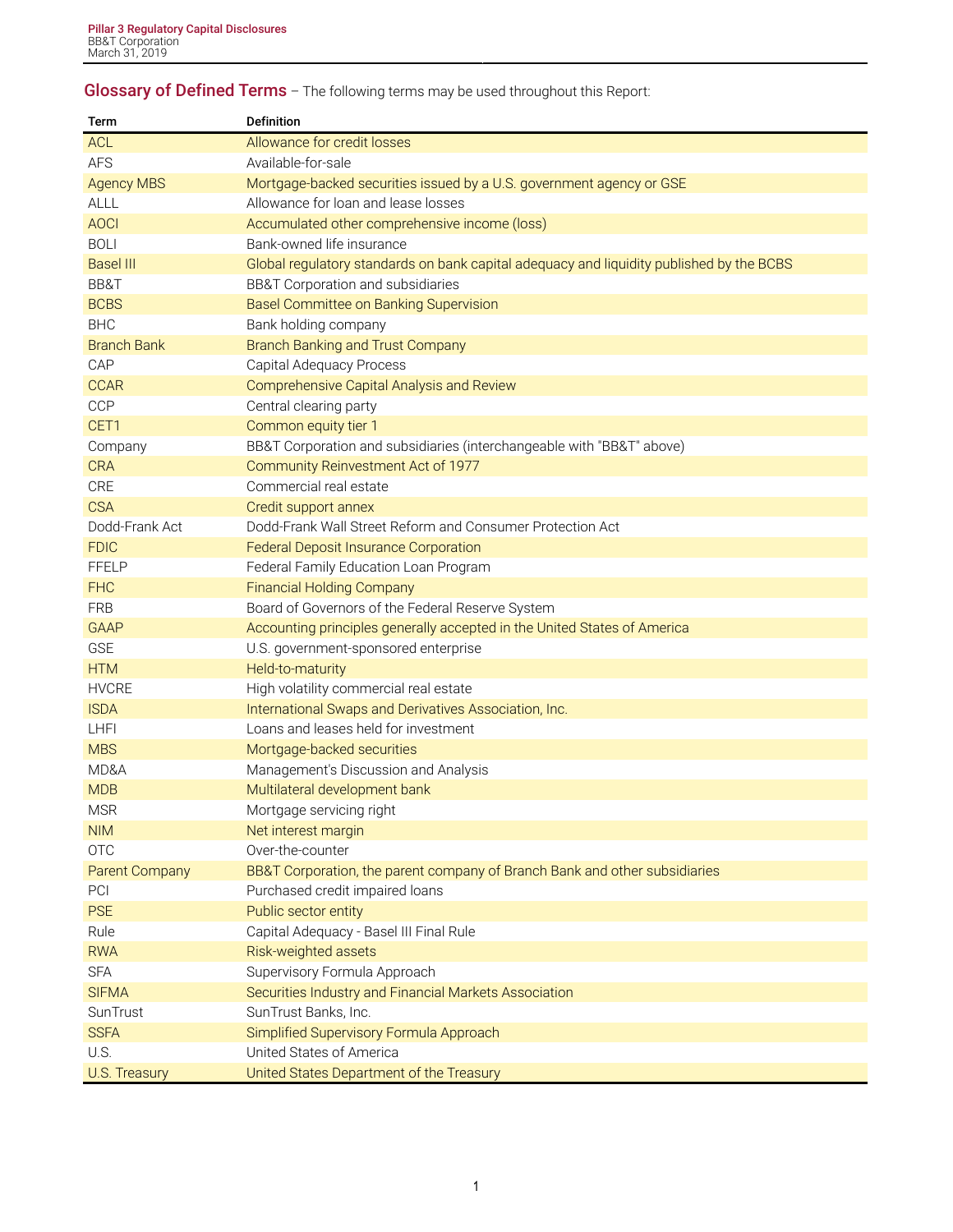# <span id="page-3-0"></span>**Introduction**

BB&T is one of the largest FHCs in the U.S., with \$227.7 billion in assets and a market capitalization of \$35.6 billion as of March 31, 2019. Branch Bank, BB&T's largest subsidiary, was chartered in 1872 and is the oldest bank headquartered in North Carolina. Branch Bank provides a wide range of banking and trust services for retail and commercial clients in its geographic markets, including small and mid-size businesses, corporations, public agencies, local governments and individuals, through more than 1,800 financial centers at March 31, 2019 and its digital platform.

#### *Merger with SunTrust*

On February 7, 2019, BB&T entered into an agreement and plan of merger, by and between BB&T and SunTrust Banks, pursuant to which SunTrust will merge with and into BB&T. The merger agreement has been unanimously approved by both companies' Boards of Directors. The merger is expected to close late in the third or fourth quarter of 2019, subject to satisfaction of closing conditions, including receipt of regulatory approvals and approval by the shareholders of each company.

#### *Pillar 3 Report Overview*

This report provides information about BB&T's capital structure, capital adequacy, risk exposures, RWA and risk management framework. The regulatory capital framework requires disclosures based on the third pillar of Basel III, which is referred to as Pillar 3, as described in the Rule. The purpose of the Pillar 3 disclosures is to provide information on banking institutions' risk management practices and regulatory capital ratios. This report should be read in conjunction with BB&T's Annual Report on Form 10-K for the year ended December 31, 2018, Quarterly Report on Form 10-Q for the period ended March 31, 2019 and the Consolidated Financial Statements for Bank Holding Companies – FR Y-9C for the period ended March 31, 2019. BB&T's SEC filings are located on its website at [bbt.investorroom.com/sec-filings](http://bbt.investorroom.com/sec-filings)**.**

The Cross Reference Table located in the Appendix specifies where all disclosures required by the Rule are located.

The disclosures contained herein are on a consolidated basis, unless otherwise noted. These disclosures have not been audited by the Company's external auditors.

#### *Basis of Consolidation*

The basis of consolidation used for regulatory reporting is the same as that used under GAAP. There are no entities within BB&T that are deconsolidated for regulatory reporting, or whose capital is deducted.

See "Principles of Consolidation" in "Note 1. Basis of Presentation" in BB&T's Annual Report on Form 10-K for the year ended December 31, 2018 for more information on the basis of consolidation.

#### *Basel III Overview*

The Basel framework consists of a three "Pillar" approach:

- Pillar 1 establishes minimum capital requirements, defines eligible capital instruments and prescribes rules for calculating RWA.
- Pillar 2 requires banks to have an internal capital adequacy assessment process and requires that banking supervisors evaluate each bank's overall risk profile as well as its risk management and internal control processes.
- Pillar 3 encourages market discipline through disclosure requirements which allow market participants to assess the risk and capital profiles of banks.

The U.S. capital requirements follow the accord of the BCBS, as amended from time to time. The Company is subject to the capital requirements of Basel III and currently qualifies as a standardized approach banking organization under the FRB's Basel III capital framework rules. The rules stipulate the risk-based capital requirements applicable to BHCs and depository institutions, including BB&T and Branch Bank, and define the components of capital and address other areas affecting banking institutions' regulatory capital ratios. The rules also address risk weights and other items affecting the denominator in banking institutions' regulatory capital ratios.

Institutions with greater than \$250 billion in total assets or \$10 billion in foreign assets are considered advanced approaches banking organizations, which results in a more complex calculation of RWA that includes an assessment of the impact of operational risk, among other requirements. In addition, advanced approaches institutions have additional reporting requirements and must calculate capital under both the standardized approach and the advanced approaches and use the more conservative result.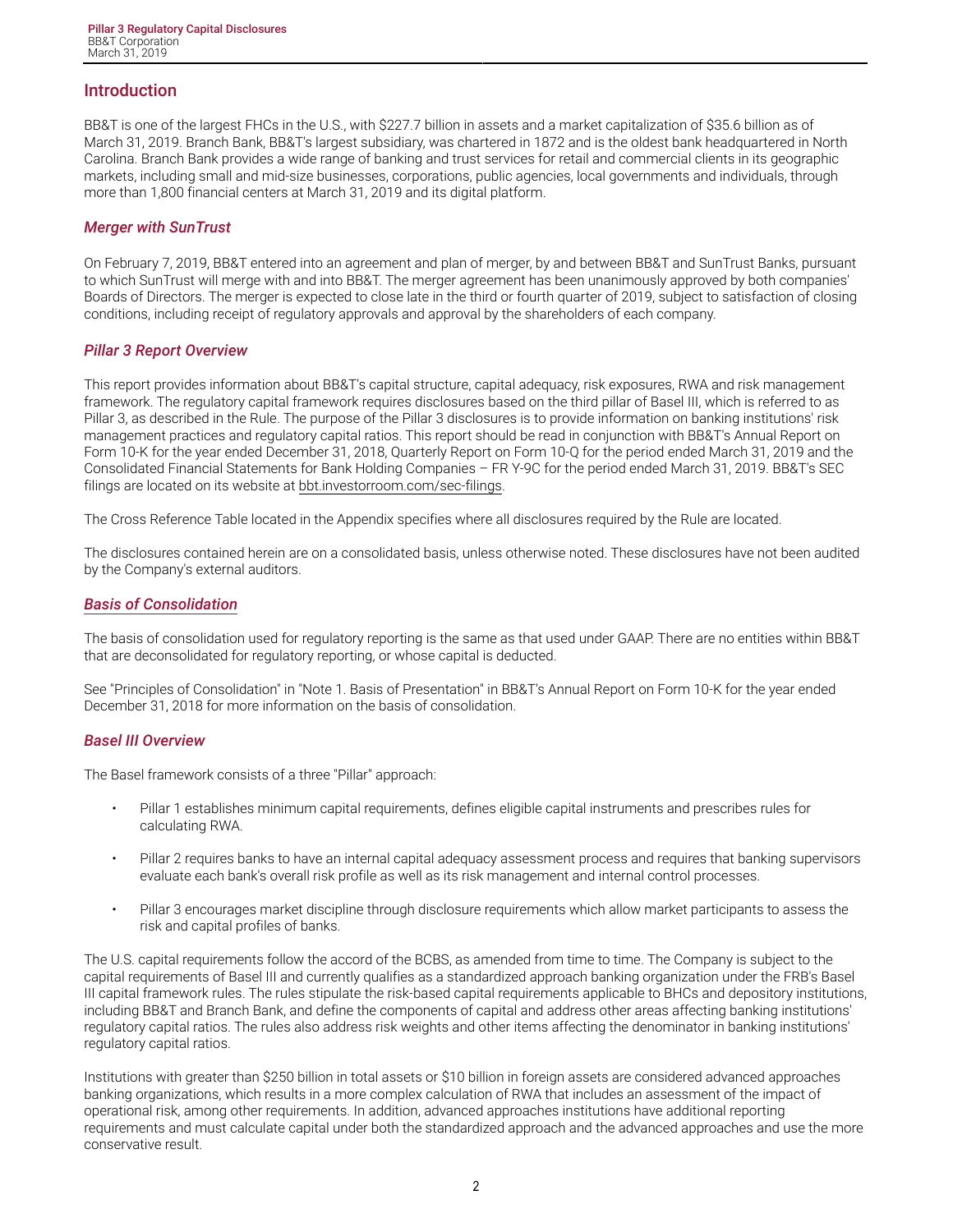<span id="page-4-0"></span>In October 2017, the federal banking agencies proposed revisions that would simplify compliance with certain aspects of capital rules for primarily non-advanced approaches banking institutions. The proposed rules simplify application of regulatory capital treatment for mortgage servicing assets, certain deferred tax assets arising from temporary differences, investments in the capital of unconsolidated financial institutions, and capital issued by a consolidated subsidiary of a banking organization and held by third parties, and; revisions to the treatment of certain acquisition, development, or construction exposures. In addition, the federal banking agencies have deferred the final phase-in and increased risk-weighting associated with CET1 deductions indefinitely for non-advanced approaches banks.

In October 2018, the federal banking agencies proposed revisions that would tailor rules for large banking companies based on risk profile. The proposed rules would create five broad categories of firms, with each category having a specific set of tailored regulatory requirements. Based on the proposal, firms with between \$250 billion and \$700 billion in assets, and less than \$75 billion in certain other risk related exposures, would no longer be subject to the advanced approaches calculation of risk-based capital and would also be permitted to opt-out of AOCI capital impact. Should the proposed rule not become final, BB&T would need to comply with the advanced approaches requirements after the pending merger with SunTrust. See "Regulatory Considerations" in BB&T's Annual Report on Form 10-K for the year ended December 31, 2018 for more information.

On December 21, 2018, the banking regulators issued a final rule that would revise the agencies' regulatory capital rules. The rule identifies which allowances under the new current expected credit losses accounting standard would be eligible for inclusion in regulatory capital, provides banking organizations the option to phase in the day-one effects on regulatory capital that may result from the adoption of the new accounting standard over a three year period, and amends certain regulatory disclosure requirements consistent with the new accounting standard. In addition, the FRB announced that covered banking organizations that have adopted the new accounting standard will not include the effect of it on their provisioning for purposes of supervisory stress testing through the 2021 cycle. In addition, BHCs required to perform company-run stress tests as part of CCAR will be required to incorporate CECL into those stress tests starting in the 2020 cycle. However, the FRB will not issue supervisory findings on those firms' allowance estimations in the CCAR exercise through 2021.

# **Regulatory Capital**

# *Definition of Capital*

CET1 capital includes common shareholders' equity less certain deductions for goodwill, intangible assets, MSRs and deferred tax assets that arise from net operating loss and tax credit carry-forwards. BB&T has elected to exclude AOCI, which is an option available to non-advanced approaches banking organizations. Tier 1 capital primarily consists of CET1 capital plus perpetual preferred stock. Tier 2 capital includes Tier 1 capital, qualifying long-term debt and qualifying ALLL.

#### *Components of Capital*

A reconciliation of total shareholders' equity to CET1 capital, Tier 1 capital, Tier 2 capital and Total capital is presented in BB&T's March 31, 2019 Form FR Y-9C. Refer to the "Consolidated Balance Sheets" in BB&T's March 31, 2019 Form 10-Q for the components of total shareholders' equity.

#### *Capital in Subsidiaries*

At March 31, 2019, the amount of surplus capital of insurance subsidiaries included in regulatory capital was not material.

#### *RWA*

RWA represent an institution's assets and off-balance sheet exposures, weighted according to the risk associated with each exposure category. The RWA calculation is used in determining the institution's capital requirement.

#### *Risk-Weight Approaches*

Under the Basel III standardized approach, each credit exposure category is assigned to a predefined risk weight classification based upon the risk sensitivity of the position. The predefined risk weight classifications generally range from 0% for U.S. government securities to 600% for certain equity exposures, with a maximum risk weight classification of 1,250% for certain securitization exposures.

For equity exposures to investment funds, BB&T uses the Full Look-Through Approach. Under this approach, RWA are determined by calculating RWA on the underlying exposures held by the fund as if they were held directly by the Company and then multiplying that amount by the Company's proportional ownership share of the fund.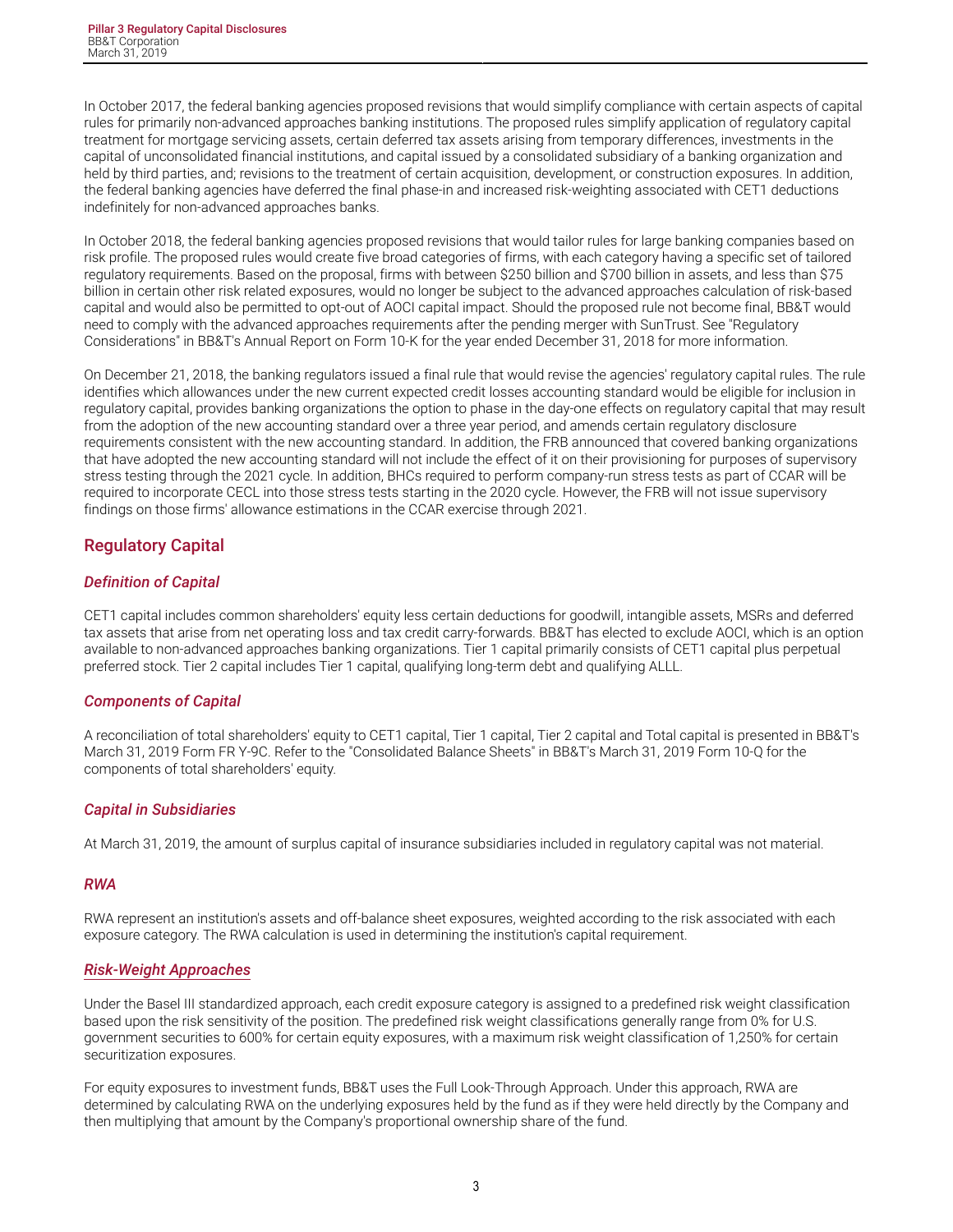<span id="page-5-0"></span>For all other equity exposures, BB&T uses the Simple Risk-Weight Approach, which applies the regulatory prescribed risk weights to the carrying value of each equity exposure.

# *Market risk*

Basel II.5 requires BB&T to attribute market risk regulatory capital for "covered" trading positions. BB&T's covered trading positions are a subset of its overall trading assets and liabilities, as defined by the Market Risk Rule, and consist of portfolios that provide its customers access to derivatives (primarily interest rate swaps), foreign exchange (spot and forward transactions) and securities markets.

Market risk disclosures are available on BB&T's website at [bbt.investorroom.com/reg-and-other-disclosures](https://bbt.investorroom.com/reg-and-other-disclosures).

#### *Components of RWA*

The following table presents total RWA under the Basel III Standardized Transitional Approach at March 31, 2019:

| Table 3-1                                               |
|---------------------------------------------------------|
| <b>Basel III Standardized Transitional Approach RWA</b> |

| (dollars in millions)                                                |    | March 31, 2019 |
|----------------------------------------------------------------------|----|----------------|
| Credit risk (1):                                                     |    |                |
| Corporate and consumer exposures (2)                                 | Ŝ  | 135,047        |
| Exposure to residential mortgage loans                               |    | 27,414         |
| Equity exposures                                                     |    | 7,622          |
| Exposure to GSEs                                                     |    | 5,317          |
| <b>Exposure to PSEs</b>                                              |    | 2,843          |
| Exposure to HVCRE loans                                              |    | 1,728          |
| Securitization exposures                                             |    | 1,009          |
| Exposure to past due loans                                           |    | 542            |
| Exposure to statutory multifamily mortgage                           |    | 450            |
| Exposure to OTC derivatives                                          |    | 388            |
| Exposure to sovereign entities                                       |    | 186            |
| Exposure to depository institutions, foreign banks and credit unions |    | 160            |
| Unsettled transactions                                               |    | 25             |
| Cleared transactions                                                 |    | 15             |
| Total standardized credit risk                                       |    | 182,746        |
| Total standardized market risk                                       |    | 314            |
| <b>Total standardized RWA</b>                                        | \$ | 183,060        |

(1) BB&T does not have any exposures to supranational entities and MDBs or default fund contributions.

(2) Corporate and consumer exposures also includes other assets.

# **Capital Adequacy Process**

The maintenance of appropriate levels of capital is a management priority and is monitored on a regular basis. The CAP details the internal practices and policies used to determine the amount and composition of capital required to safely and soundly maintain operations.

Refer to the Capital section of the MD&A in BB&T's Annual Report on Form 10-K for the year ended December 31, 2018 for more information regarding the CAP.

#### *Risk Management*

Risk management begins with the business units, and as such BB&T has established clear expectations for the business units in regards to the identification, assessing, controlling, reporting and response to current and emerging risks. Risk oversight is defined through a risk framework and managed at the corporate level through policies, risk limits, monitoring and reporting.

Standardized processes are maintained through which senior management reviews risk exposures. Reports provide a review of risk across the identified risk types enterprise-wide and contain the risk measures that enable senior management to identify and evaluate current risks as well as emerging risks.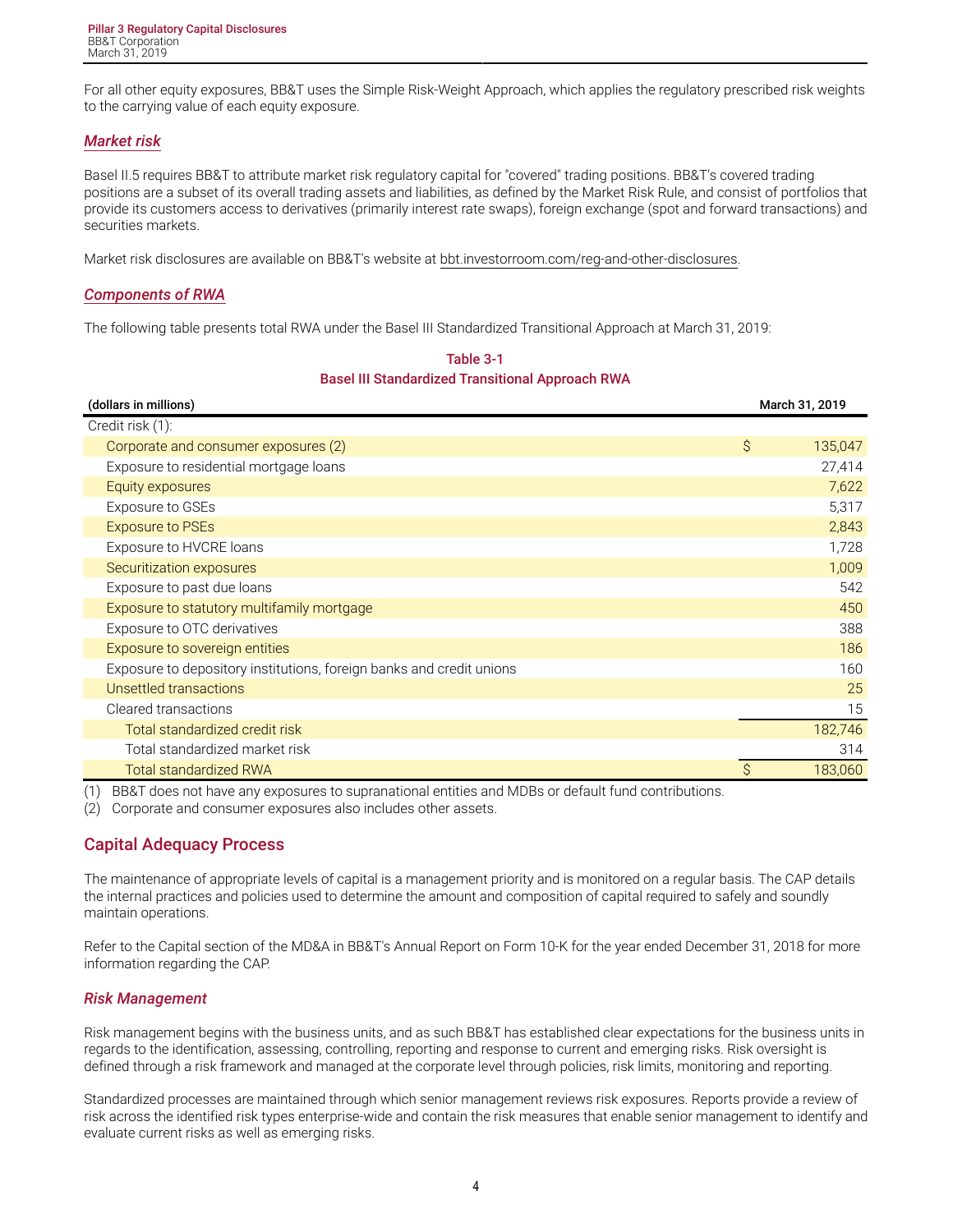Capital, liquidity and resolution and recovery planning are overseen by various oversight committees. Regular reporting is provided to the Board of Directors on the assessments of risk, stress test results and governance of the models and tools used for these processes. Various oversight committee working groups manage the execution of the frameworks, models and systems to ensure the risk is within the Company's risk appetite, which is overseen and approved by the Board of Directors.

#### *Loss Aggregation*

BB&T has processes for aggregating stress losses across the Company. The Company reports the factors behind qualitative assessments in the forecasts, which are quantified and included with the stress test results to enable effective challenge by oversight functions.

# *Assessing Capital Resources*

BB&T leverages its monthly forecast process to generate semi-annual stress projections for the balance sheet and income statement. Line items are forecasted based on the same sets of macroeconomic data, interest rates, market conditions and/or Company-specific events that represent each scenario. Some forecasts rely on industry-level models with BB&T-specific market share assumptions, when appropriate, while others rely on internal data.

The stress forecasting process relies on a combination of econometric models and other quantitative methods that cover noninterest income, noninterest expense, loans and deposits. BB&T forecasts all significant components of the income statement and balance sheet using quantitative processes. The qualitative processes employed mitigate limitations and challenge assumptions associated with the quantitative models.

# *Capital Planning and Adequacy Assessment*

Through capital planning, BB&T assesses capital actions and other strategic decisions against capital management objectives. The capital planning process is governed by BB&T's Capital Policy and related standards. The Board of Directors and executive management articulate risk values and risk appetite, which support company-wide decision-making. Senior management regularly evaluates the level of current risk against the established risk appetite, which is reported quarterly to various risk oversight committees. This evaluation provides the information required for evaluation of the Company's risk appetite by executive management and the Board of Directors.

# *Controls Framework*

BB&T has established an internal control framework for maintaining the capital adequacy process. The control framework includes controls over all aspects of the CAP. These controls are monitored by management and the Capital Committee provides oversight of the key controls.

BB&T tracks and evaluates the control performance for capital adequacy groups. The reliability of CAP results is continually enhanced by evaluating and improving the internal control framework and governance structure.

Internal assurance functions are able to provide additional forms of effective challenge. Audit Services (BB&T's internal audit function), and the Risk Management Organization (which includes Enterprise Risk Management, Credit Risk Review and Model Risk Management review), enhance and update their assurance coverage regularly. The Risk Management Organization and Audit Services provide independent reviews of the CAP, which are provided to senior management and the Board of Directors.

#### *Board of Directors and Senior Management Oversight*

Management regularly provides senior management and the Board of Directors with information regarding different aspects of the CAP framework to provide transparency regarding the CAP processes and assessments of potential weaknesses and limitations in the CAP.

BB&T has developed various policies and standards that describe processes for capital management, and capital adequacy stress testing. The policies also include related standards that cover capital contingency planning, scenario design and stress testing.

The Board of Directors has established capital goals and targets for normal operations and stress capital targets for stress scenarios, and stress test results are compared to the targets. The Board of Directors receives reports on capital adequacy for an array of hypothetical scenarios driven by the stress testing process. The capital plan compares stress testing results against the organization's capital goals. Through review of this information and with consistent internal reporting, the Board of Directors, risk committees and executive management receive the information necessary to make informed decisions about the management of BB&T's capital adequacy.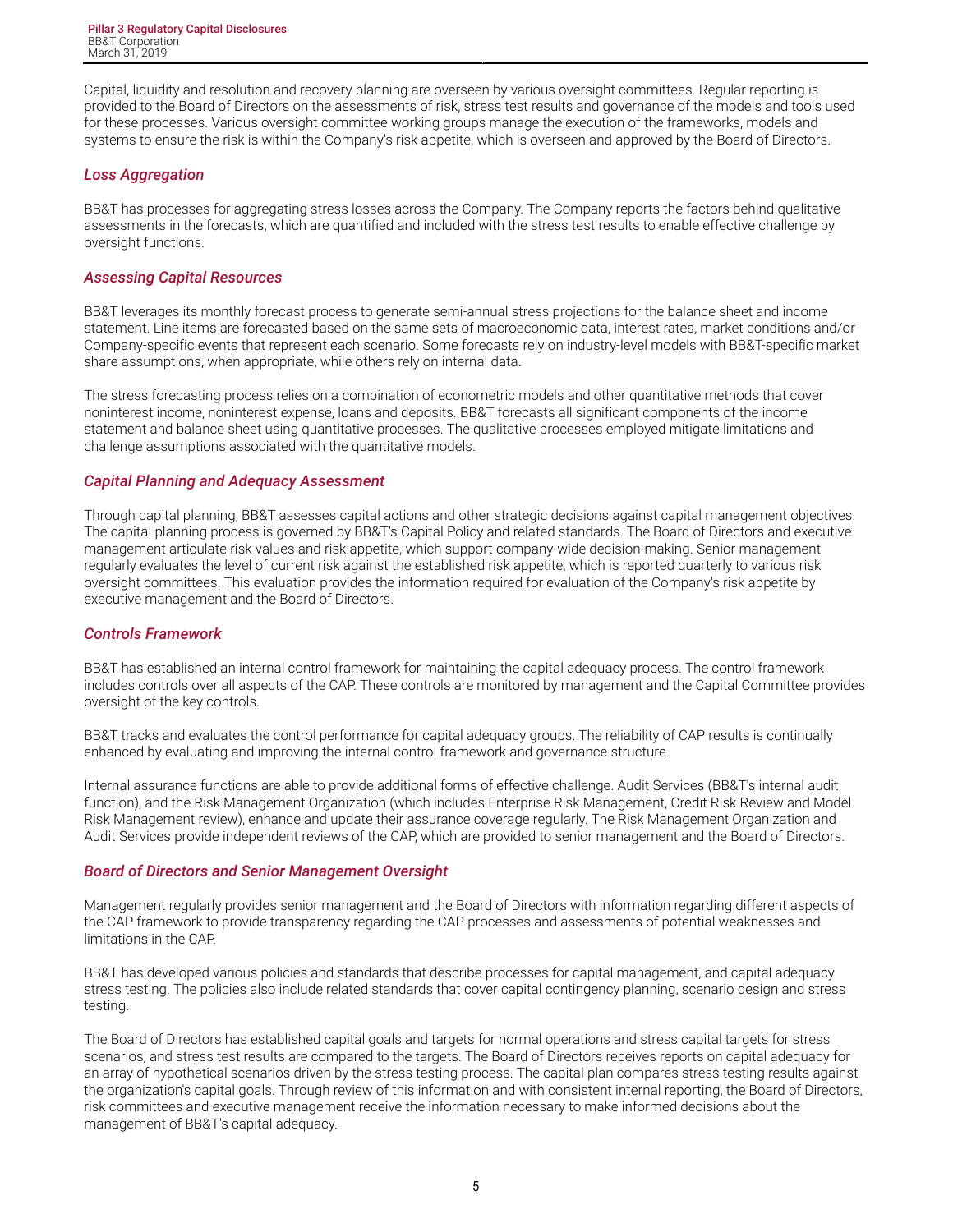<span id="page-7-0"></span>The Board of Directors meets regularly to provide oversight regarding the management, objectives and goals of the organization with regard to capital adequacy. Stress testing methodologies ensure the information provided captures forecasted losses and capital resources of all material elements of the balance sheet and income statement. These results are provided for the baseline and stress scenarios, enabling the Board of Directors and risk committees to review expected performance against organizational goals and metrics.

# *CCAR and Stress Test Requirements*

Current FRB rules require BB&T to submit an annual capital plan based on pre-defined stress scenarios. BB&T is also required to collect and report certain related data on a quarterly basis to allow the FRB to monitor progress against the annual capital plans. BB&T may pay dividends and repurchase stock only in accordance with a capital plan that has been reviewed by the FRB and as to which the FRB has not objected. A capital distribution can only occur if, after giving effect to the distribution, all minimum regulatory capital ratios will be maintained in a severe stress scenario, including a Basel III CET1 ratio of at least 4.5%. For additional information about Basel III requirements, see Table 19 in BB&T's March 31, 2019 Form 10-Q. On February 5, 2019, the FRB notified banks with less than \$250 billion in assets that they will not need to participate in the 2019 supervisory stress test. However, as a result of the pending merger with SunTrust, BB&T is required to submit a joint supervisory stress test and capital plan in May 2019.

The FRB conducts an annual supervisory stress test and previously required that BB&T conduct a separate mid-cycle stress test. The FDIC requires Branch Bank to conduct annual company-run stress tests. BB&T's mid-cycle stress test through 2018 and annual stress test results are available on its website at [bbt.investorroom.com/reg-and-other-disclosures.](https://bbt.investorroom.com/reg-and-other-disclosures)

# **Capital Ratios**

The Rule establishes certain ratio levels for well-capitalized status. In addition to the minimum risk-based capital requirements, all BHCs must hold additional capital, referenced as the capital conservation buffer, to avoid being subject to limits on capital distributions, such as dividend payments, share buybacks, discretionary payments on Tier 1 instruments and certain discretionary bonus payments to executive officers. For additional information about the minimum capital requirements, refer to the Capital section of the MD&A in the March 31, 2019 Form 10-Q.

The following table presents regulatory capital, RWA and risk-based capital ratios under the Basel III Standardized Transitional Approach at March 31, 2019:

# **Table 3-2 Capital Ratios March 31, 2019**

| (dollars in millions)       | <b>Branch Bank</b> |    | <b>BB&amp;T</b> |
|-----------------------------|--------------------|----|-----------------|
| Regulatory capital:         |                    |    |                 |
| CET1 capital                | \$<br>19,977       | S. | 18,848          |
| Tier 1 capital              | 19,977             |    | 21,899          |
| <b>Total capital</b>        | 23,462             |    | 26,078          |
| <b>RWA</b>                  | 177,225            |    | 183,060         |
| Capital ratios:             |                    |    |                 |
| CET1                        | 11.3%              |    | 10.3%           |
| Tier 1                      | 11.3               |    | 12.0            |
| Total                       | 13.2               |    | 14.2            |
| Capital conservation buffer | 5.2                |    | 5.8             |

As of March 31, 2019, BB&T and Branch Bank qualified as well capitalized, with capital levels in excess of the minimum regulatory capital requirements and company targets.

# *Capital Conservation Buffer*

BB&T and Branch Bank are subject to the capital conservation buffer, which imposes limitations on distributions and discretionary bonuses should capital levels decrease below the required buffer. The required minimum capital conservation buffer is 2.5%.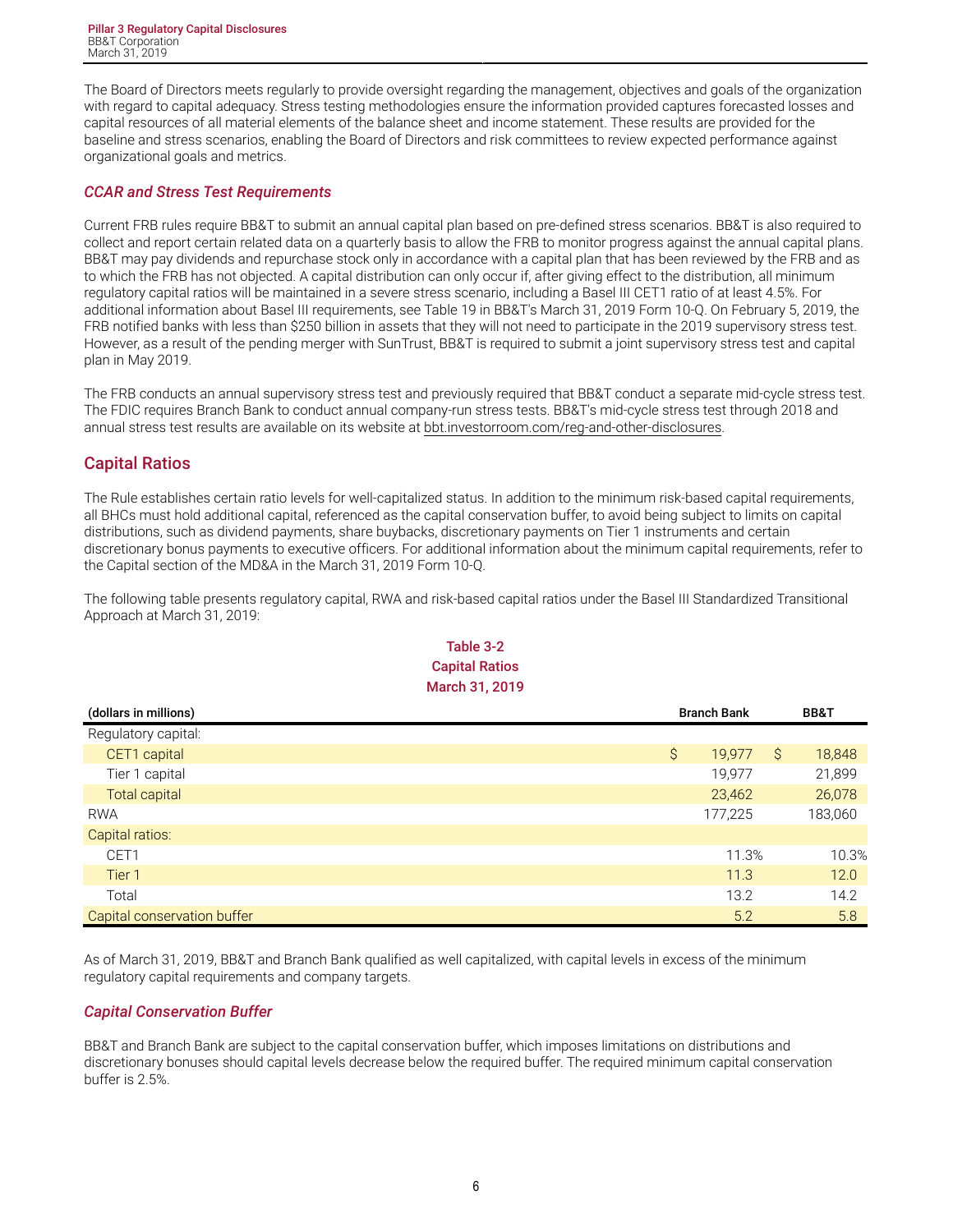# <span id="page-8-0"></span>**Credit Risk**

Credit risk is the risk to current or anticipated earnings or capital arising from the default, inability, or unwillingness of a borrower, obligor or counterparty to meet the terms of any financial obligation with BB&T or otherwise perform as agreed. Credit risk exists in activities where success depends on the performance of a borrower, obligor, or counterparty. Concentrations of credit risk arise when a number of borrowers, obligors, or counterparties are engaged in similar business activities or activities in the same geographic region, or when they have similar economic features that would cause their ability to meet contractual obligations to be similarly affected by changes in economic conditions.

BB&T regularly monitors various segments of its credit portfolios to assess potential concentration risks. Senior management is actively involved in the credit approval and review process, and risk acceptance criteria are adjusted as needed to reflect the Company's risk appetite.

The Company categorizes its loan portfolio in four segments: commercial lending, retail lending, revolving credit and PCI. Except with respect to revolving credit and PCI loans, the Company further disaggregates its loans into various classes based on their underlying risk characteristics.

In the commercial portfolio, risk concentrations are evaluated regularly on both an aggregate portfolio level and on an individual customer basis. Management of the commercial exposure is accomplished through portfolio targets, limits and transactional risk acceptance criteria as well as other techniques, including but not limited to, loan syndications/participations, loan sales, collateral, structure, covenants, and other risk-reduction techniques. The accompanying disclosures are presented net of participations sold.

In the retail portfolio, concentrations are evaluated based on purpose, geographic location, and risk characteristics such as credit rating, loan to value ratio, and term, with a focus on trends and concentrations at the portfolio level, where potential risk concentrations can be remedied through changes in underwriting policies and portfolio guidelines.

#### *Maturities*

The following tables provide the remaining maturity distribution by category for loans and leases and contractual commitments to extend credit. The contractual amounts of commitments to extend credit represent the maximum exposure to credit loss in the event of default by the borrower if the borrower were to fully draw against the commitment. The Company manages this credit risk using the same credit policies it applies to loans. Management assesses the borrower's credit worthiness to determine the necessary collateral, which may include marketable securities, receivables, inventory, equipment and real estate. Refer to the Lending Activities section of the MD&A in the Company's Annual Report on Form 10-K for the year ended December 31, 2018 for further details.

| Table 5-1                                                         |
|-------------------------------------------------------------------|
| Carrying Amount of Loans and Leases by Maturity and Exposure Type |
| March 31, 2019                                                    |

| (Dollars in millions)     | <b>One Year</b><br>and Less | 1 to 5<br>Years | After 5<br>Years | Total        |
|---------------------------|-----------------------------|-----------------|------------------|--------------|
| Commercial:               |                             |                 |                  |              |
| Commercial and industrial | Ŝ.<br>13,069                | Ŝ.<br>29,190    | 19,719<br>S.     | 61,978<br>S. |
| <b>CRE</b>                | 2.760                       | 11.494          | 6,575            | 20,829       |
| Lease financing           | 95                          | 1,408           | 595              | 2,098        |
| Retail:                   |                             |                 |                  |              |
| Residential mortgage      | 19                          | 657             | 30.896           | 31,572       |
| Direct                    | 879                         | 3,484           | 7,101            | 11,464       |
| Indirect                  | 344                         | 10,607          | 6,572            | 17,523       |
| Revolving credit          | 3,152                       |                 | —                | 3,152        |
| <b>PCI</b>                | 45                          | 62              | 334              | 441          |
| Total                     | Ś.<br>20,363                | 56,902<br>S     | 71.792<br>S      | \$149,057    |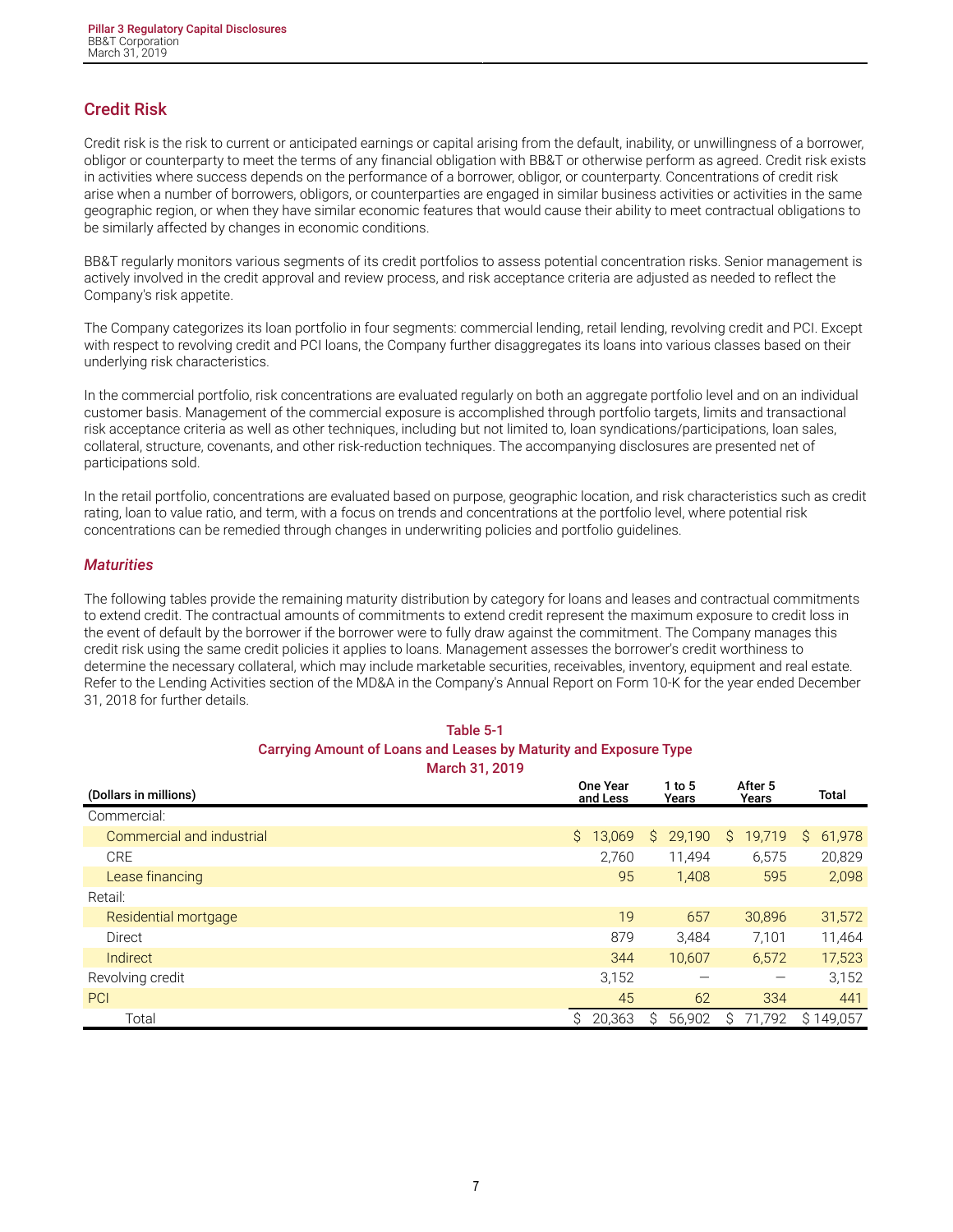The ending and average contract (notional) amounts of unfunded commitments to extend credit and letters of credit, excluding those commitments considered derivatives, are shown below. Average amounts are based upon the simple average of the current and prior quarter ending balances. Since many of the commitments are expected to expire without being drawn, total commitment amounts do not necessarily represent future liquidity requirements. The maturities of residential mortgage loan commitments are based upon the expected maturities of the loans upon funding.

# **Table 5-2 Unfunded Commitments Maturity by Exposure Type March 31, 2019**

| (Dollars in millions)     |    | <b>One Year</b><br>and Less |    | 1 to 5<br>Years |              | After 5<br>Years         | Total (1) |        |    | Average<br><b>Balance</b> |  |
|---------------------------|----|-----------------------------|----|-----------------|--------------|--------------------------|-----------|--------|----|---------------------------|--|
| Commercial:               |    |                             |    |                 |              |                          |           |        |    |                           |  |
| Commercial and industrial | \$ | 10,258                      | S. | 26,213          | $\mathsf{S}$ | 1,331                    | \$        | 37,802 | S. | 37,882                    |  |
| <b>CRE</b>                |    | 1,283                       |    | 4,230           |              | 990                      |           | 6,503  |    | 6,212                     |  |
| Lease financing           |    | 224                         |    | 79              |              | —                        |           | 303    |    | 276                       |  |
| Retail:                   |    |                             |    |                 |              |                          |           |        |    |                           |  |
| Residential mortgage      |    |                             |    |                 |              | 1,209                    |           | 1,209  |    | 970                       |  |
| Direct                    |    | 1,017                       |    | 4,255           |              | 8,919                    |           | 14,191 |    | 14,054                    |  |
| Indirect                  |    |                             |    |                 |              |                          |           |        |    |                           |  |
| Revolving credit          |    | 13,863                      |    |                 |              | $\overline{\phantom{m}}$ |           | 13,863 |    | 13,734                    |  |
| PCI                       |    | 10                          |    | 24              |              | 13                       |           | 47     |    | 48                        |  |
| Total                     | Ŝ  | 26,655                      | Ŝ. | 34,801          | \$           | 12,462                   | \$        | 73,918 | S  | 73,176                    |  |
| Letters of credit:        |    |                             |    |                 |              |                          |           |        |    |                           |  |
| Standby                   | \$ | 847                         | Ŝ. | 1,375           | Ŝ            | 37                       | Ŝ         | 2,259  | Ŝ. | 2,318                     |  |
| Commercial                |    | 8                           |    |                 |              |                          |           | 8      |    | 10                        |  |

(1) Approximately \$27.8 billion of the total commitments are unconditionally cancellable for the purposes of calculating regulatory capital.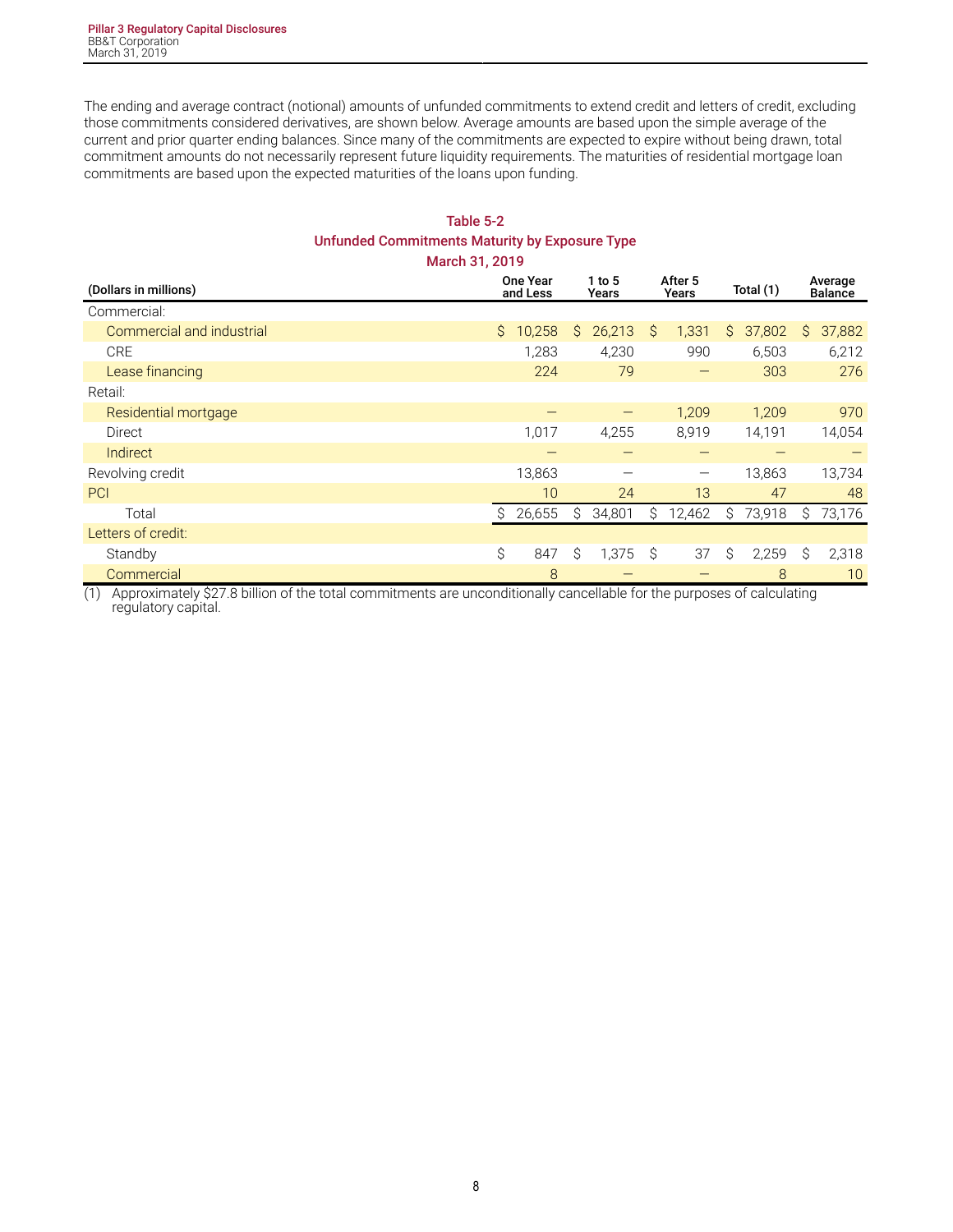# *Geographic Disclosures*

For the geographic disclosures contained herein, amounts are assigned to a state based on the physical billing address of the client.

The following tables provide the geographical distribution of commercial and retail credit exposures. The credit exposure includes loans and contractual commitments to extend credit. PCI loans and client derivatives associated with commercial credit exposures have been excluded from these tables. PCI loans amounted to \$441 million. Client derivatives associated with commercial credit exposures have a fair value of \$175 million.

# **Table 5-3 Commercial Credit Exposure by Geography March 31, 2019**

|                                                            | Individually Evaluated for Impairment |        |                          |                           |                          |                          |                          |                                   |                          |                                  |                        |                          |                                |        |
|------------------------------------------------------------|---------------------------------------|--------|--------------------------|---------------------------|--------------------------|--------------------------|--------------------------|-----------------------------------|--------------------------|----------------------------------|------------------------|--------------------------|--------------------------------|--------|
| (Dollars in millions)                                      |                                       | LHFI   |                          | 30-89<br>Days Past<br>Due |                          | Nonperforming            |                          | Amount<br>$W/O$ an<br><b>ALLL</b> |                          | Amount<br>With an<br><b>ALLL</b> | Related<br><b>ALLL</b> |                          | Unfunded<br><b>Commitments</b> |        |
| Commercial and industrial:                                 |                                       |        |                          |                           |                          |                          |                          |                                   |                          |                                  |                        |                          |                                |        |
| North Carolina                                             | \$                                    | 10,196 | $\mathcal{S}$            | $\overline{4}$            | $\hat{S}$                | 66                       | $\hat{\mathcal{S}}$      | 31                                | \$                       | 71                               | $\hat{S}$              | 10                       | \$                             | 4,612  |
| Texas                                                      |                                       | 6,018  |                          | 3                         |                          | 15                       |                          | 5                                 |                          | 14                               |                        | $\mathbf{2}$             |                                | 4,405  |
| Florida                                                    |                                       | 5,892  |                          | 3                         |                          | 21                       |                          | 14                                |                          | 8                                |                        | $\mathbf{1}$             |                                | 2,951  |
| Virginia                                                   |                                       | 5,208  |                          | 1                         |                          | 18                       |                          | $\overline{4}$                    |                          | 38                               |                        | $\overline{4}$           |                                | 3,465  |
| Georgia                                                    |                                       | 4,840  |                          | $\mathbf{1}$              |                          | 12                       |                          | $\overline{7}$                    |                          | 10                               |                        | $\mathbf{1}$             |                                | 2,107  |
| Pennsylvania                                               |                                       | 4,779  |                          | 3                         |                          | 14                       |                          | 11                                |                          | 13                               |                        | 1                        |                                | 2,233  |
| Maryland                                                   |                                       | 3,088  |                          | $\mathbf{1}$              |                          | 13                       |                          | 5                                 |                          | 12                               |                        | $\overline{2}$           |                                | 1,493  |
| South Carolina                                             |                                       | 2,626  |                          | $\overline{2}$            |                          | 3                        |                          | $\equiv$                          |                          | 5                                |                        | 1                        |                                | 1,081  |
| California                                                 |                                       | 1,838  |                          | $\mathbf{1}$              |                          | $\mathbf{1}$             |                          | $\qquad \qquad -$                 |                          | $\mathbf{1}$                     |                        | $\equiv$                 |                                | 1,384  |
| Kentucky                                                   |                                       | 1,466  |                          | 1                         |                          | $\overline{2}$           |                          | $\mathbf{2}$                      |                          | $\mathbf{2}$                     |                        | 1                        |                                | 888    |
| Tennessee                                                  |                                       | 1,359  |                          | $\mathbf{1}$              |                          | $\equiv$                 |                          | $\overline{\phantom{0}}$          |                          | $\mathbf{1}$                     |                        | $\overline{\phantom{0}}$ |                                | 880    |
| New York                                                   |                                       | 1,267  |                          | $\mathbf{2}$              |                          | $\mathbf{1}$             |                          | $\mathbf{1}$                      |                          | $\mathbf{1}$                     |                        | $\equiv$                 |                                | 1,168  |
| Ohio                                                       |                                       | 1,178  |                          | -                         |                          | $\mathbf{1}$             |                          |                                   |                          | $\mathbf{1}$                     |                        | -                        |                                | 1,043  |
| Alabama                                                    |                                       | 1,135  |                          | 1                         |                          | $\mathbf{1}$             |                          |                                   |                          | $\overline{2}$                   |                        |                          |                                | 469    |
| New Jersey                                                 |                                       | 1,128  |                          | $\overline{2}$            |                          | $\overline{2}$           |                          | $\mathbf{1}$                      |                          | $\mathbf{1}$                     |                        |                          |                                | 897    |
| Other (jurisdictions with LHFI less<br>than \$1 billion)   |                                       | 9,960  |                          | 10                        |                          | 26                       |                          | 9                                 |                          | 25                               |                        | 3                        |                                | 8,726  |
| Total commercial and industrial                            | $\hat{S}$                             | 61,978 | $\hat{S}$                | 36                        | $\overline{\varsigma}$   | 196                      | $\overline{\mathcal{S}}$ | 90                                | $\hat{S}$                | 205                              | $\hat{S}$              | 26                       | $\hat{S}$                      | 37,802 |
| CRE:                                                       |                                       |        |                          |                           |                          |                          |                          |                                   |                          |                                  |                        |                          |                                |        |
| <b>North Carolina</b>                                      | \$                                    | 4,064  | \$                       | $\mathbf{1}$              | $\hat{\mathcal{S}}$      | 12                       | $\hat{S}$                | 9                                 | $\hat{\mathcal{S}}$      | 16                               | $\hat{S}$              | $\mathbf{1}$             | \$                             | 1,517  |
| Florida                                                    |                                       | 2,829  |                          |                           |                          | $\mathbf{1}$             |                          | 1                                 |                          | $\mathbf{1}$                     |                        | $\overline{\phantom{0}}$ |                                | 1,211  |
| Georgia                                                    |                                       | 2,080  |                          | $\overline{\phantom{0}}$  |                          | 14                       |                          | 1                                 |                          | 25                               |                        | $\overline{4}$           |                                | 890    |
| Pennsylvania                                               |                                       | 1,932  |                          | $\mathbf{1}$              |                          | $\mathbf{1}$             |                          | $\mathbf{1}$                      |                          | $\mathbf{2}$                     |                        | $\overline{\phantom{0}}$ |                                | 283    |
| Virginia                                                   |                                       | 1,571  |                          | $\overline{\phantom{0}}$  |                          | $\mathbf{1}$             |                          | $\overline{\phantom{0}}$          |                          | 3                                |                        | $\mathbf{1}$             |                                | 361    |
| Maryland                                                   |                                       | 1,501  |                          | $\overline{\phantom{0}}$  |                          | $\mathbf{1}$             |                          | 1                                 |                          | $\overline{\phantom{0}}$         |                        | $\overline{\phantom{0}}$ |                                | 433    |
| <b>Texas</b>                                               |                                       | 1,010  |                          | —                         |                          | 10                       |                          |                                   |                          | 10                               |                        | $\overline{2}$           |                                | 475    |
| South Carolina                                             |                                       | 847    |                          | -                         |                          | $\overline{\phantom{0}}$ |                          |                                   |                          | $\mathbf{1}$                     |                        | $\overline{\phantom{0}}$ |                                | 286    |
| <b>New York</b>                                            |                                       | 530    |                          | $\qquad \qquad -$         |                          | $\equiv$                 |                          | $\overline{\phantom{0}}$          |                          | $\equiv$                         |                        | $\overline{\phantom{0}}$ |                                | 143    |
| Kentucky                                                   |                                       | 510    |                          | $\mathbf{1}$              |                          | $\mathbf{1}$             |                          |                                   |                          | $\mathbf{1}$                     |                        |                          |                                | 49     |
| Other (jurisdictions with LHFI less<br>than \$500 million) |                                       | 3,955  |                          |                           |                          | 34                       |                          | 5                                 |                          | 31                               |                        | 13                       |                                | 855    |
| <b>Total CRE</b>                                           | \$                                    | 20,829 | $\hat{\mathcal{S}}$      | 3                         | \$                       | 75                       | \$                       | 18                                | \$                       | 90                               | \$                     | 21                       | \$                             | 6,503  |
| Lease financing                                            | \$                                    | 2,098  | $\overline{\mathcal{S}}$ | 3                         | $\overline{\mathcal{S}}$ | $\mathbf{1}$             | $\varsigma$              |                                   | $\overline{\mathcal{S}}$ | $\mathbf{1}$                     | \$                     |                          | \$                             | 303    |
| Total commercial                                           | \$                                    | 84,905 | \$                       | 42                        | $\overline{\mathcal{S}}$ | 272                      | \$                       | 108                               | \$                       | 296                              | $\mathsf S$            | 47                       | \$                             | 44,608 |

Note: Commercial loans that are 90 days or more past due and accruing interest are immaterial.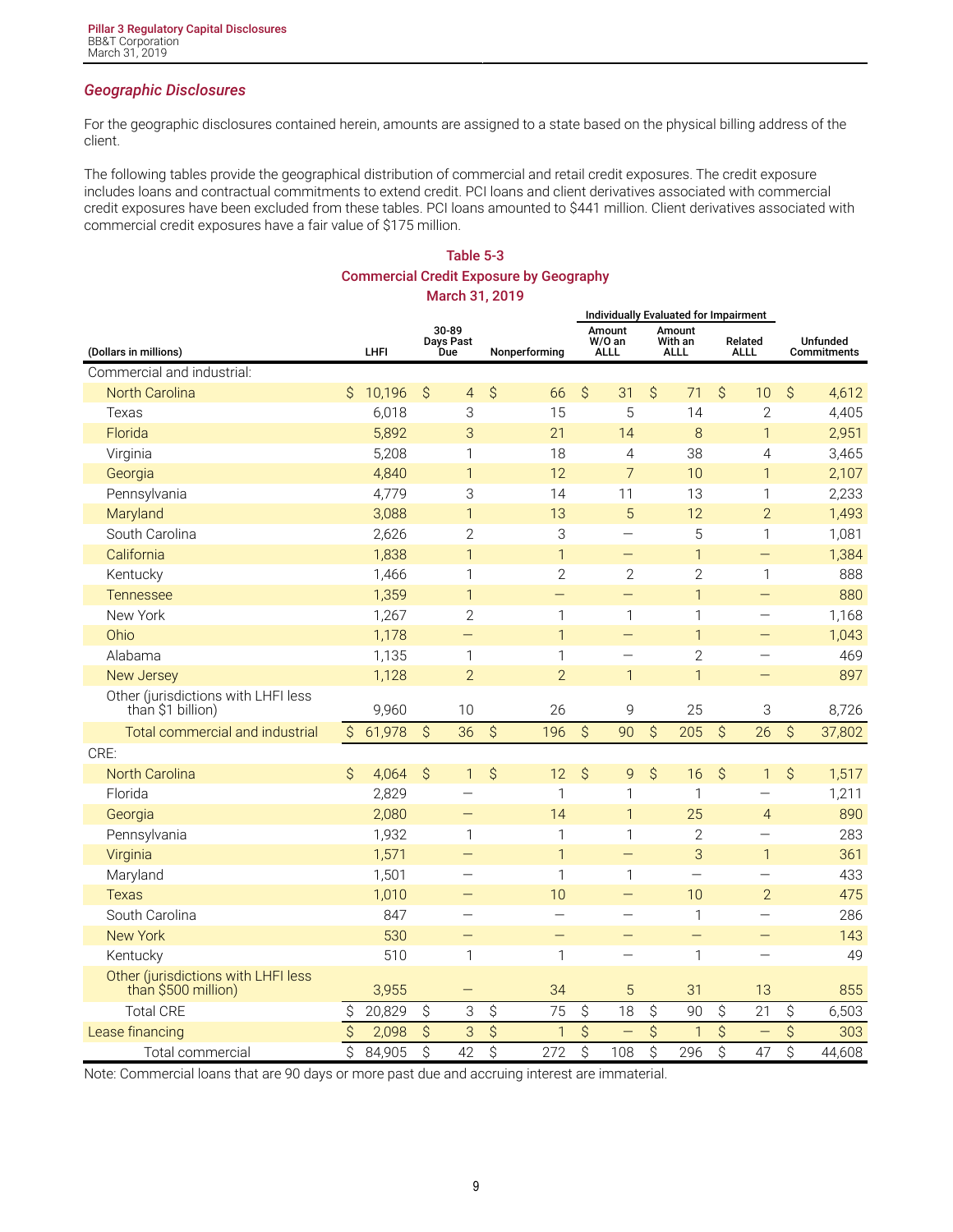# **Table 5-4 Retail Credit Exposure by Geography March 31, 2019**

|                                                            |                     |                       |                     |                                                                | Accruing             |                          |                     |                                 | Individually Evaluated for<br>Impairment |                          |                                  |                |                        |                         |             |        |
|------------------------------------------------------------|---------------------|-----------------------|---------------------|----------------------------------------------------------------|----------------------|--------------------------|---------------------|---------------------------------|------------------------------------------|--------------------------|----------------------------------|----------------|------------------------|-------------------------|-------------|--------|
| (Dollars in millions)                                      |                     | LHFI                  |                     | 90 or<br>30-89<br>More<br>Days Past<br>Days Past<br>Due<br>Due |                      |                          | Nonperforming       | Amount<br>W/O an<br><b>ALLL</b> |                                          |                          | Amount<br>With an<br><b>ALLL</b> |                | Related<br><b>ALLL</b> | Unfunded<br>Commitments |             |        |
| Residential mortgage:                                      |                     |                       |                     |                                                                |                      |                          |                     |                                 |                                          |                          |                                  |                |                        |                         |             |        |
| <b>North Carolina</b>                                      | Ŝ                   | 5,148                 | \$                  | 81                                                             | $\boldsymbol{\zeta}$ | 70                       | $\mathsf{S}$        | 28                              | $\hat{\mathcal{S}}$                      | 18                       | \$                               | 135            | \$                     | 12                      | \$          | 217    |
| Florida                                                    |                     | 4,061                 |                     | 50                                                             |                      | 51                       |                     | 11                              |                                          | 15                       |                                  | 108            |                        | 9                       |             | 223    |
| Virginia                                                   |                     | 3,876                 |                     | 58                                                             |                      | 34                       |                     | 14                              |                                          | 15                       |                                  | 104            |                        | 10                      |             | 69     |
| California                                                 |                     | 2,672                 |                     | 22                                                             |                      | $\overline{4}$           |                     | 1                               |                                          | —                        |                                  | 1              |                        |                         |             | 122    |
| Maryland                                                   |                     | 2,437                 |                     | 46                                                             |                      | 39                       |                     | 12                              |                                          | 18                       |                                  | 83             |                        | $\overline{7}$          |             | 37     |
| Georgia                                                    |                     | 1,816                 |                     | 35                                                             |                      | 15                       |                     | 8                               |                                          | 12                       |                                  | 63             |                        | 6                       |             | 91     |
| South Carolina                                             |                     | 1,755                 |                     | 25                                                             |                      | 15                       |                     | 8                               |                                          | $\overline{7}$           |                                  | 41             |                        | $\overline{4}$          |             | 61     |
| Texas                                                      |                     | 1,609                 |                     | 16                                                             |                      | 16                       |                     | $\overline{2}$                  |                                          | $\overline{\phantom{0}}$ |                                  | 19             |                        | 1                       |             | 46     |
| Pennsylvania                                               |                     | 1,256                 |                     | 31                                                             |                      | 13                       |                     | 12                              |                                          | 25                       |                                  | 10             |                        | $\mathbf{1}$            |             | 16     |
| Other (jurisdictions with LHFI<br>less than \$1 billion)   |                     | 6,942                 |                     | 114                                                            |                      | 120                      |                     | 25                              |                                          | 16                       |                                  | 185            |                        | 16                      |             | 327    |
| <b>Total residential</b><br>mortgage                       | \$                  | 31,572                | \$                  | 478                                                            | $\hat{S}$            | 377                      | \$                  | 121                             | \$                                       | 126                      | \$                               | 749            | \$                     | 66                      | \$          | 1,209  |
| Direct:                                                    |                     |                       |                     |                                                                |                      |                          |                     |                                 |                                          |                          |                                  |                |                        |                         |             |        |
| North Carolina                                             | Ŝ                   | 2,380                 | Ŝ                   | 10                                                             | \$                   | 1                        | \$                  | 10                              | Ŝ                                        | $\overline{4}$           | \$                               | 9              | \$                     | 1                       | \$          | 3,925  |
| Pennsylvania                                               |                     | 1,716                 |                     | 12                                                             |                      | 1                        |                     | 14                              |                                          | 6                        |                                  | 1              |                        |                         |             | 1,694  |
| Virginia                                                   |                     | 1,667                 |                     | $\overline{7}$                                                 |                      | $\mathbf{1}$             |                     | 5                               |                                          | 3                        |                                  | 5              |                        | 1                       |             | 2,466  |
| Florida                                                    |                     | 1,508                 |                     | 8                                                              |                      | $\mathbf{1}$             |                     | 7                               |                                          | 6                        |                                  | 5              |                        | 1                       |             | 1,508  |
| Maryland                                                   |                     | 801                   |                     | 6                                                              |                      | $\mathbf{1}$             |                     | $\overline{4}$                  |                                          | $\overline{2}$           |                                  | $\overline{4}$ |                        | $\mathbf{1}$            |             | 917    |
| Georgia                                                    |                     | 731                   |                     | 6                                                              |                      | $\mathbf{1}$             |                     | 3                               |                                          | 1                        |                                  | 4              |                        | 1                       |             | 690    |
| South Carolina                                             |                     | 718                   |                     | 3                                                              |                      | $\overline{\phantom{0}}$ |                     | $\overline{2}$                  |                                          | $\mathbf{1}$             |                                  | $\overline{4}$ |                        |                         |             | 1,099  |
| Other (jurisdictions with LHFI<br>less than \$500 million) |                     | 1,943                 |                     | 15                                                             |                      | $\mathbf{1}$             |                     | 8                               |                                          | 3                        |                                  | 8              |                        |                         |             | 1,892  |
| <b>Total direct</b>                                        | $\hat{\mathcal{S}}$ | 11,464                | $\hat{S}$           | 67                                                             | $\hat{S}$            | $\overline{7}$           | \$                  | 53                              | $\hat{S}$                                | 26                       | \$                               | 40             | $\hat{S}$              | 5                       | $\hat{S}$   | 14,191 |
| Indirect:                                                  |                     |                       |                     |                                                                |                      |                          |                     |                                 |                                          |                          |                                  |                |                        |                         |             |        |
| North Carolina                                             | \$                  | 4,142                 | $\hat{S}$           | 34                                                             | $\hat{S}$            | $\overline{2}$           | \$                  | 6                               | $\hat{S}$                                | $\mathbf{1}$             | \$                               | 21             | \$                     | 3                       | $\varsigma$ |        |
| Texas                                                      |                     | 1,587                 |                     | 48                                                             |                      |                          |                     | 9                               |                                          | $\mathbf{1}$             |                                  | 65             |                        | 10                      |             |        |
| Florida                                                    |                     | 1,319                 |                     | 34                                                             |                      |                          |                     | 9                               |                                          | -                        |                                  | 40             |                        | 6                       |             |        |
| Georgia                                                    |                     | 841                   |                     | 16                                                             |                      | 1                        |                     | 6                               |                                          | 1                        |                                  | 11             |                        | 3                       |             |        |
| Pennsylvania                                               |                     | 835                   |                     | 16                                                             |                      |                          |                     | $\ensuremath{\mathsf{3}}$       |                                          | $\mathbf{1}$             |                                  | 13             |                        | $\overline{2}$          |             |        |
| California                                                 |                     | 705                   |                     | 12                                                             |                      | $\qquad \qquad -$        |                     | $\ensuremath{\mathsf{3}}$       |                                          | $\overline{\phantom{0}}$ |                                  | 9              |                        | $\overline{2}$          |             |        |
| Virginia                                                   |                     | 675                   |                     | 12                                                             |                      | —                        |                     | 3                               |                                          | -                        |                                  | 12             |                        | $\overline{2}$          |             |        |
| Maryland                                                   |                     | 519                   |                     | 12                                                             |                      |                          |                     | $\mathbf{2}$                    |                                          |                          |                                  | 14             |                        | $\overline{2}$          |             |        |
| Tennessee                                                  |                     | 500                   |                     | $\boldsymbol{6}$                                               |                      |                          |                     | $\mathbf{1}$                    |                                          |                          |                                  | 3              |                        | $\mathbf{1}$            |             |        |
| Other (jurisdictions with LHFI<br>less than \$500 million) |                     | 6,400                 |                     | 126                                                            |                      | $\mathbf{2}$             |                     | 38                              |                                          | 1                        |                                  | 136            |                        | 28                      |             |        |
| <b>Total indirect</b>                                      |                     | \$17,523              | $\hat{\mathcal{S}}$ | 316                                                            | $\hat{S}$            | 5                        | $\hat{\mathcal{S}}$ | 80                              | $\hat{S}$                                | 5                        | $\hat{\mathcal{S}}$              | 324            | $\hat{S}$              | 59                      | $\hat{S}$   |        |
| Total retail                                               |                     | $\overline{$}$ 60,559 | \$                  | 861                                                            | \$                   | 389                      | \$                  | 254                             | \$                                       | 157                      |                                  | \$1,113        | \$                     | 130                     | \$          | 15,400 |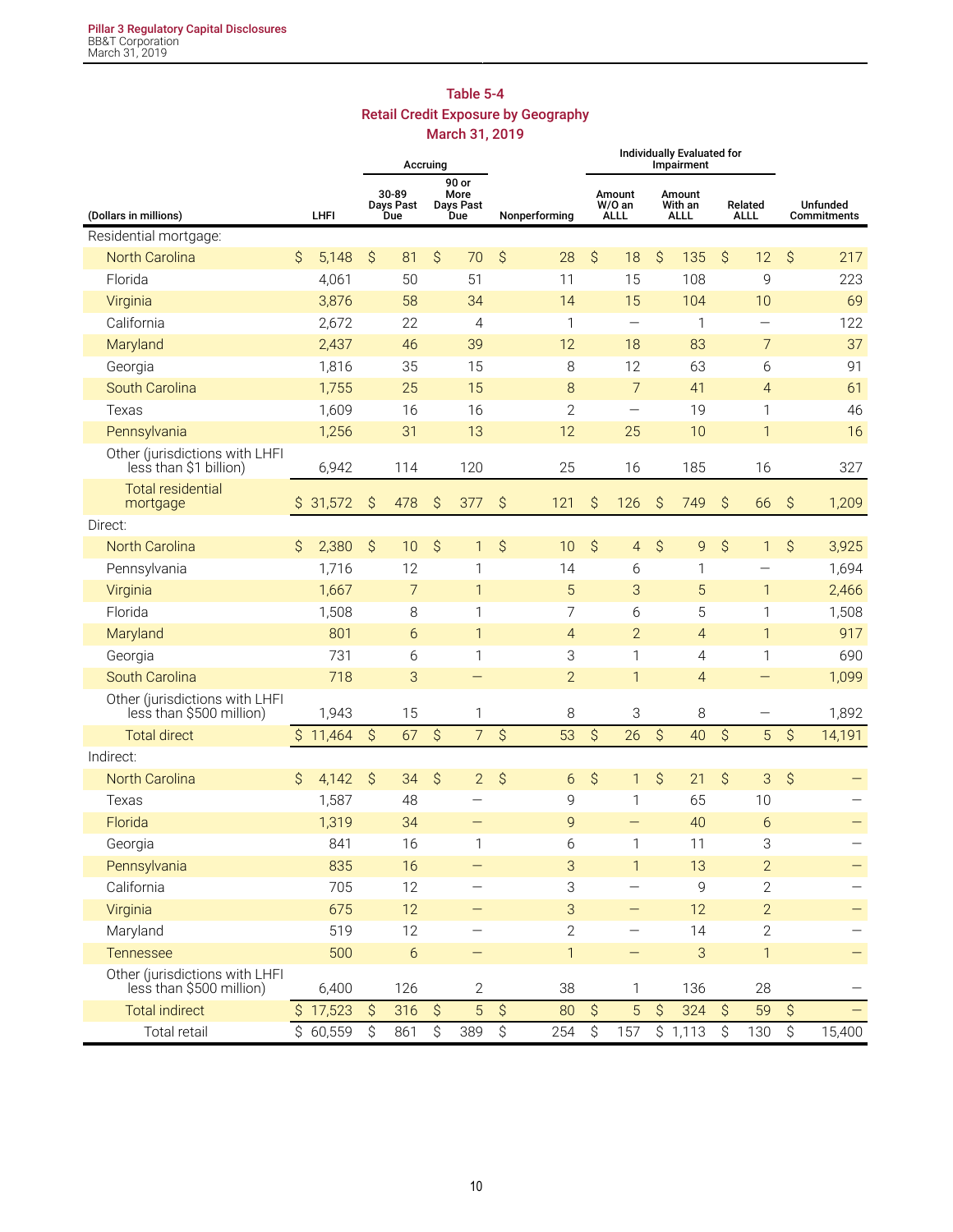# **Table 5-5 Revolving Credit Exposure by Geography March 31, 2019**

|                                                         |      |       | Accruina                  |                |                                       |                |                           | <b>Individually Evaluated</b><br>for Impairment |                 |   |    |                                       |
|---------------------------------------------------------|------|-------|---------------------------|----------------|---------------------------------------|----------------|---------------------------|-------------------------------------------------|-----------------|---|----|---------------------------------------|
| March 31, 2019<br>(Dollars in millions)                 | LHFI |       | 30-89<br>Days Past<br>Due |                | 90 or<br><b>More Davs</b><br>Past Due |                | Amount<br>With an<br>ALLL |                                                 | Related<br>ALLL |   |    | <b>Unfunded</b><br><b>Commitments</b> |
| <b>North Carolina</b>                                   | S    | 914   | S                         | 6              | S                                     | 3              | S                         | 8                                               | S               | 3 | S  | 4,044                                 |
| Virginia                                                |      | 577   |                           | 5              |                                       | 2              |                           | 6                                               |                 | 2 |    | 2,656                                 |
| Florida                                                 |      | 300   |                           | 3              |                                       | $\overline{2}$ |                           | $\overline{2}$                                  |                 |   |    | 1,386                                 |
| South Carolina                                          |      | 259   |                           | $\overline{2}$ |                                       |                |                           | $\overline{2}$                                  |                 |   |    | 1,134                                 |
| Georgia                                                 |      | 234   |                           | 3              |                                       |                |                           | $\overline{2}$                                  |                 |   |    | 923                                   |
| Other (jurisdictions with LHFI less than \$200 million) |      | 868   |                           | 8              |                                       | 5              |                           | 9                                               |                 | 3 |    | 3,720                                 |
| Total revolving credit                                  | S    | 3,152 | S                         | 27             | S                                     | 14             | Ŝ                         | 29                                              | S               |   | S. | 13,863                                |

There are no nonperforming revolving credit loans as they are charged-off rather than being reclassified as nonperforming and there are no impaired revolving credit loans without an ALLL.

#### *US Treasury, Agency MBS, and Municipal Securities*

The Company's investment securities portfolio includes U.S. Treasury securities, GSE securities, Agency MBS, state and political subdivisions securities, non-agency MBS and other securities. The most important feature management relies on when assessing credit risk for U.S. Treasury securities and Agency MBS is the guarantee of the Federal government or its agencies.

State and political subdivisions securities with issuers located in California totaled \$163 million, or 25.8%, of BB&T's state and political subdivisions securities portfolio as of March 31, 2019. No other individual state accounted for more than \$100 million of the state and political subdivisions securities portfolio.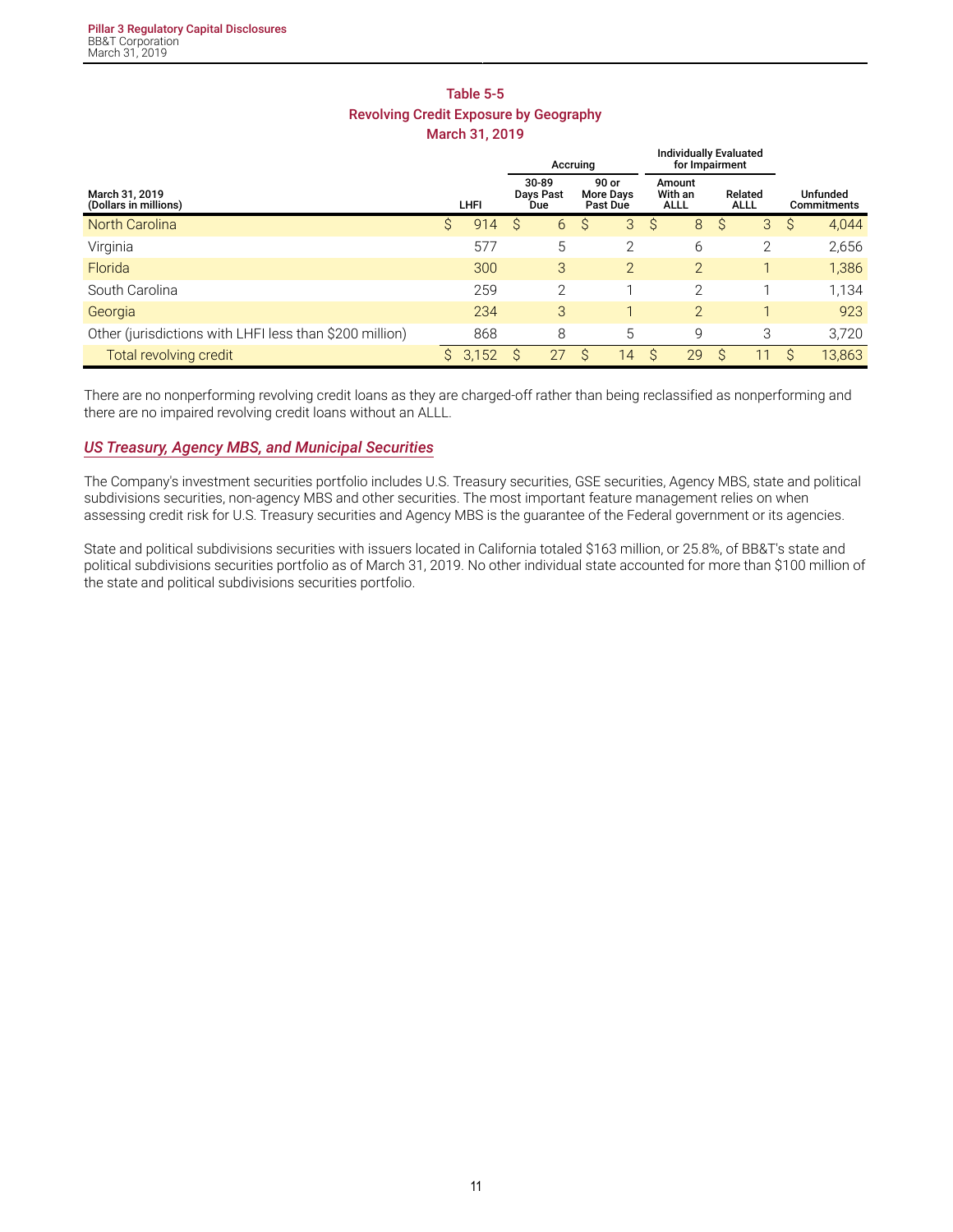# *Industry Disclosures*

The following tables provide industry distribution by major types of commercial credit exposure. The credit exposure includes loans and contractual commitments to extend credit. Industry classification for commercial and industrial loans is based on the North American Industry Classification System. Credit exposures for commercial and industrial loans include dealer-based financing of equipment for small businesses and consumers, commercial equipment finance, insurance premium finance, and full-service commercial mortgage banking. Commercial real estate loans are based on type of property. Credit exposures for lease financing primarily consist of commercial equipment leasing. Client derivatives associated with commercial credit exposures having a fair value of \$175 million have been excluded from these tables. Retail credit exposures, revolving credit exposures, and PCI exposures have also been excluded from these tables.

# **Table 5-6 Commercial Credit Exposure by Industry March 31, 2019**

|                                                                                |            |                     |                           |                           |                          | Individually Evaluated for Impairment |                                 |                           |                                  |                     |                          |                     |                                |
|--------------------------------------------------------------------------------|------------|---------------------|---------------------------|---------------------------|--------------------------|---------------------------------------|---------------------------------|---------------------------|----------------------------------|---------------------|--------------------------|---------------------|--------------------------------|
| (Dollars in millions)                                                          | LHFI       |                     | 30-89<br>Days Past<br>Due |                           | Nonperforming            |                                       | Amount<br>W/O an<br><b>ALLL</b> |                           | Amount<br>With an<br><b>ALLL</b> |                     | Related<br><b>ALLL</b>   |                     | Unfunded<br><b>Commitments</b> |
| Commercial and industrial:                                                     |            |                     |                           |                           |                          |                                       |                                 |                           |                                  |                     |                          |                     |                                |
| Manufacturing                                                                  | Ŝ<br>6,655 | Ŝ                   | $\mathbf{1}$              | \$                        | 16                       | $\mathcal{S}$                         | 15                              | Ŝ                         | 23                               | $\mathcal{S}$       | 3                        | \$                  | 6,382                          |
| Finance and insurance                                                          | 5,326      |                     | —                         |                           | $\overline{\phantom{0}}$ |                                       |                                 |                           | $\overline{\phantom{0}}$         |                     |                          |                     | 6,858                          |
| Retail trade                                                                   | 5,045      |                     | 1                         |                           | $\overline{4}$           |                                       | $\mathbf{1}$                    |                           | $7\overline{ }$                  |                     | $\mathbf{1}$             |                     | 3,276                          |
| Health care and social assistance                                              | 4,871      |                     | $\mathbf{2}$              |                           | 12                       |                                       | 11                              |                           | 8                                |                     |                          |                     | 1,332                          |
| Public administration                                                          | 4,024      |                     | $\mathbf{1}$              |                           | $\overline{\phantom{0}}$ |                                       | $\qquad \qquad -$               |                           | $\qquad \qquad -$                |                     | $\qquad \qquad -$        |                     | 183                            |
| Wholesale trade                                                                | 3,002      |                     | $\overline{\phantom{0}}$  |                           | 4                        |                                       | 1                               |                           | 5                                |                     | $\overline{\phantom{0}}$ |                     | 3,186                          |
| Transportation and warehousing                                                 | 2,193      |                     | 3                         |                           | $\overline{4}$           |                                       | $\equiv$                        |                           | $\overline{4}$                   |                     | $\mathbf{1}$             |                     | 2,045                          |
| <b>Educational services</b>                                                    | 2,128      |                     | $\overline{\phantom{0}}$  |                           | 19                       |                                       | 19                              |                           | $\equiv$                         |                     | $\overline{\phantom{0}}$ |                     | 502                            |
| Real estate and rental and leasing                                             | 1,925      |                     | $\overline{2}$            |                           | 6                        |                                       | $\mathbf{1}$                    |                           | 5                                |                     | $\mathbf{1}$             |                     | 1,197                          |
| Professional, scientific, and technical<br>services                            | 1,545      |                     | $\overline{\phantom{0}}$  |                           | 3                        |                                       | 1                               |                           | 3                                |                     | 1                        |                     | 1,779                          |
| Construction                                                                   | 1,453      |                     | 3                         |                           | 7                        |                                       | 3                               |                           | 10                               |                     | $\mathbf{1}$             |                     | 2,036                          |
| Mining, quarrying, and oil and gas<br>extraction                               | 1,273      |                     | $\overline{\phantom{0}}$  |                           |                          |                                       |                                 |                           |                                  |                     |                          |                     | 2,408                          |
| <b>Utilities</b>                                                               | 1,212      |                     |                           |                           |                          |                                       |                                 |                           |                                  |                     |                          |                     | 1,750                          |
| Administrative and support and<br>waste management and<br>remediation services | 1,091      |                     | 3                         |                           | 1                        |                                       | $\overline{2}$                  |                           | 1                                |                     |                          |                     | 829                            |
| Other (industries with LHFI less than<br>\$1 billion)                          | 5,650      |                     | 18                        |                           | 41                       |                                       | 16                              |                           | 37                               |                     | 5                        |                     | 2,125                          |
| Subtotal                                                                       | 47,393     |                     | 34                        |                           | 117                      |                                       | 70                              |                           | 103                              |                     | 13                       |                     | 35,888                         |
| <b>Business owner occupied</b>                                                 | 14,585     |                     | $\overline{2}$            |                           | 79                       |                                       | 20                              |                           | 102                              |                     | 13                       |                     | 1,914                          |
| Total commercial and industrial                                                | \$61,978   | S                   | 36                        | \$                        | 196                      | \$                                    | 90                              | Ŝ                         | 205                              | \$                  | 26                       | \$                  | 37,802                         |
| CRE:                                                                           |            |                     |                           |                           |                          |                                       |                                 |                           |                                  |                     |                          |                     |                                |
| Retail                                                                         | 5,200      |                     | 1                         |                           | 35                       |                                       | 2                               |                           | 38                               |                     | 16                       |                     | 687                            |
| Office                                                                         | 4,161      |                     | $\qquad \qquad -$         |                           | 13                       |                                       | $\overline{2}$                  |                           | 13                               |                     | 3                        |                     | 530                            |
| Multi-family                                                                   | 3,537      |                     |                           |                           | 16                       |                                       | 7                               |                           | 11                               |                     |                          |                     | 2,326                          |
| Hotel/motel                                                                    | 3,005      |                     | $\qquad \qquad -$         |                           | $\overline{\phantom{0}}$ |                                       | $\qquad \qquad -$               |                           | 17                               |                     | $\qquad \qquad -$        |                     | 403                            |
| Industrial                                                                     | 2,601      |                     |                           |                           | 6                        |                                       | 5                               |                           | 3                                |                     |                          |                     | 546                            |
| Single family residential -<br>construction                                    | 1,418      |                     |                           |                           | $\overline{2}$           |                                       | $\mathbf{1}$                    |                           | $\overline{4}$                   |                     | 1                        |                     | 1,919                          |
| Other (industries with LHFI less than \$1<br>billion)                          | 907        |                     | $\mathbf{2}$              |                           | 3                        |                                       | 1                               |                           | $\overline{4}$                   |                     | 1                        |                     | 92                             |
| <b>Total CRE</b>                                                               | \$20,829   | $\hat{S}$           | 3                         | $\hat{\mathcal{S}}$       | 75                       | $\mathcal{S}$                         | 18                              | $\hat{S}$                 | 90                               | $\hat{S}$           | 21                       | $\hat{S}$           | 6,503                          |
| Lease financing                                                                | 2,098      |                     | 3                         |                           | $\mathbf{1}$             |                                       |                                 |                           | $\mathbf{1}$                     |                     |                          |                     | 303                            |
| <b>Total commercial</b>                                                        | \$84,905   | $\hat{\mathcal{S}}$ | 42                        | $\boldsymbol{\mathsf{S}}$ | 272                      | $\hat{\mathcal{S}}$                   | 108                             | $\boldsymbol{\mathsf{S}}$ | 296                              | $\hat{\mathcal{S}}$ | 47                       | $\hat{\mathcal{S}}$ | 44,608                         |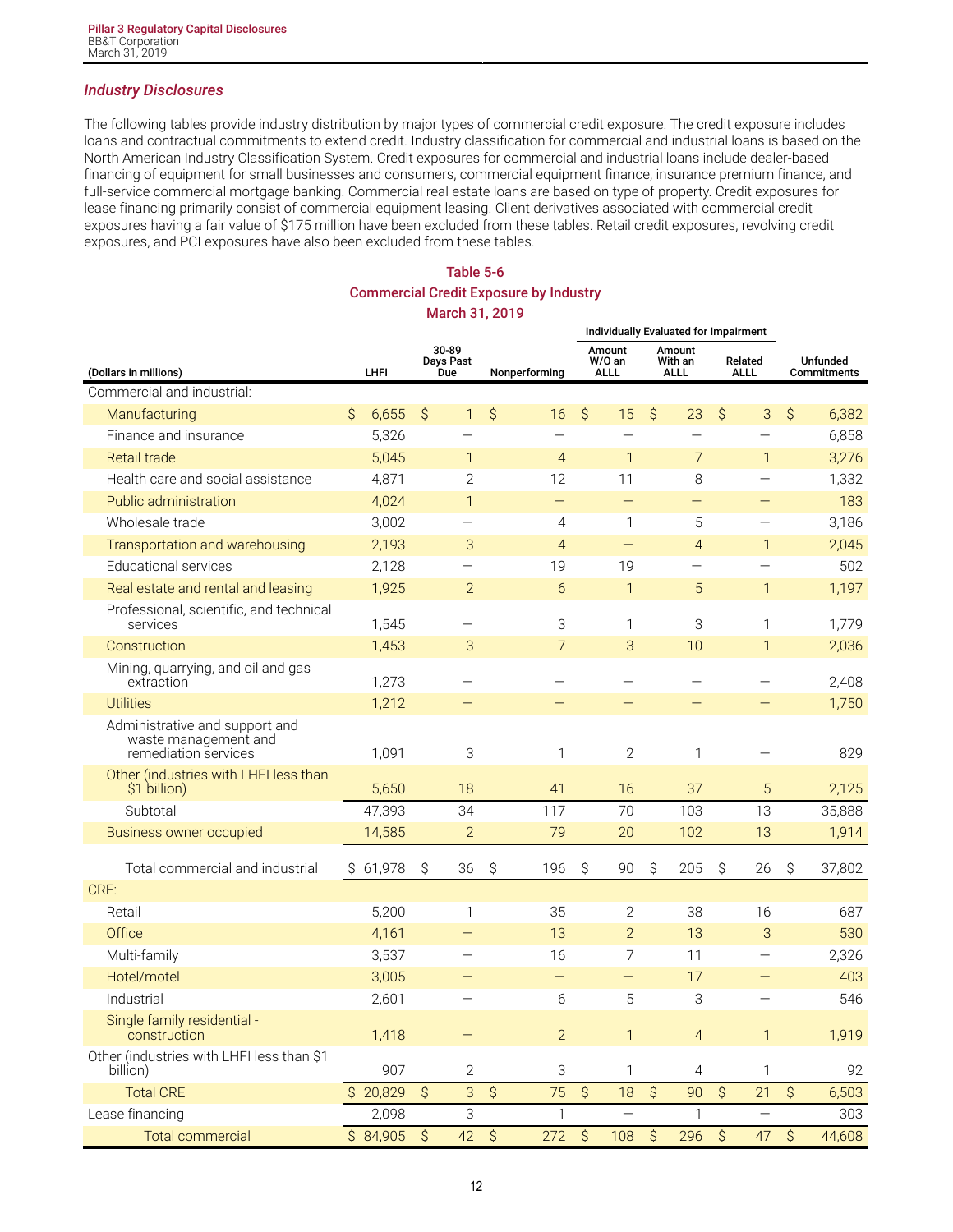# <span id="page-14-0"></span>*Counterparty Credit Risk-Related Exposures*

Counterparty exposure arises from OTC derivatives, repurchase agreements, extended settlement of securities, securities lending and borrowing and other similar products and activities. The amount of this exposure depends on the value of underlying market factors (e.g. interest rates and foreign exchange rates). The Company reduces its counterparty exposure related to bilateral derivative contracts by centrally clearing eligible derivatives with CCPs as required by Dodd-Frank Act. Certain central clearing counterparties apply payments made or received for changes in exposure as legal settlements, effectively eliminating the market value of cleared derivatives. The derivative clearing houses also create credit risk for BB&T related to initial margin requirements; however, it is mitigated by the use of securities as collateral, capital held by the CCP and mutualization rules that allocate risk among participants in the event of a failure of an exchange member firm.

All other credit exposure is approved either on a transaction level basis, or under credit limits supporting bilateral trades governed by appropriate master trading agreements. The primary element of the credit approval process is a detailed risk assessment of every credit exposure associated with the counterparty. The Company's risk assessment procedures consider both the creditworthiness of the counterparty and the risks related to the specific type of credit facility, product or exposure. BB&T manages the credit risk of its derivative positions by diversifying its positions among various counterparties, entering into master netting arrangements and requiring collateral on a daily basis. Credit exposures are monitored daily for counterparties to assure collateral levels are appropriately sized to cover risk. Credit exposures are also reviewed prior to execution of a trade for any counterparty to ensure it does not exceed the approved credit limit.

For further information on counterparty credit risk, refer to "Note 1. Basis of Presentation" in the Company's Annual Report on Form 10-K for the year ended December 31, 2018 and "Note 16. Derivative Financial Instruments" in the March 31, 2019 Form 10-Q.

#### *Wrong-Way Risk*

Wrong-way risk occurs when exposure to a counterparty is adversely correlated with the credit quality of that counterparty. The Company seeks to minimize general wrong-way risk and avoid specific wrong-way risk by policy, counterparty selection and credit risk mitigation.

#### *Collateral*

To calculate a counterparty's net risk position for counterparty credit risk, the Company revalues all financial instruments and associated collateral positions on a daily basis. Collateral positions are monitored by dedicated associates to ensure that calls for collateral and exposure reductions are made promptly. Processes exist for the resolution of trades where the level of collateral is disputed or the collateral sought is not received.

Eligible collateral types are documented by a CSA to the ISDA Master Agreement, a SIFMA Master Securities Forward Transaction Agreement or a repurchase agreement and are controlled under the Company's general credit policies. In practice, substantially all of the Company's collateral held as credit risk mitigation under these agreements is either cash or U.S. government securities.

# **Risk Mitigation**

BB&T has certain loans and other assets, totaling approximately \$937 million, which have conditional guarantees by the U.S. government. These exposures receive a 20% risk-weight.

The following table summarizes OTC derivative contracts covered by eligible collateral: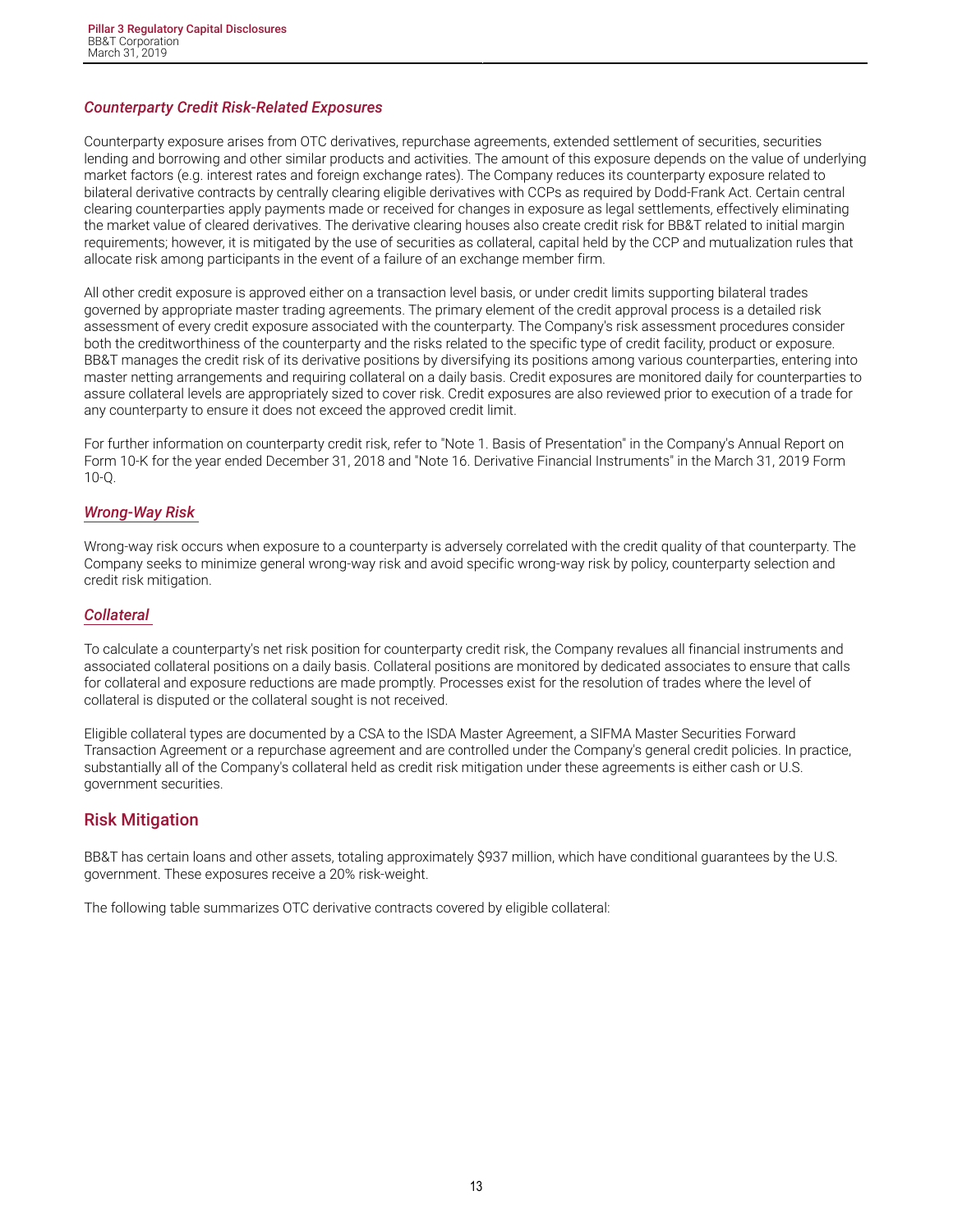# **Table 7-1 Total Exposure of OTC Derivative Contracts Covered by Eligible Collateral March 31, 2019**

<span id="page-15-0"></span>

| (dollars in millions)                                       | Gross<br>Current<br>Credit<br>Exposure | <b>Potential</b><br><b>Future</b><br><b>Exposure</b> | Margin<br>Impact | Total<br>Exposure |
|-------------------------------------------------------------|----------------------------------------|------------------------------------------------------|------------------|-------------------|
| Interest rate                                               | 92                                     | 107                                                  | 8                | 207               |
| Foreign exchange                                            |                                        |                                                      |                  |                   |
| Total derivative gross credit exposure                      | 95                                     | 111                                                  | 8                | 214               |
| Amounts subject to master netting arrangements              | (44)                                   |                                                      |                  | (44 )             |
| Collateral held                                             | (50)                                   |                                                      |                  | (50)              |
| Net exposure for derivatives covered by eligible collateral |                                        |                                                      | 8                | 120               |

# **Securitizations**

The disclosures in this section refer to securitizations held and the regulatory capital on these exposures calculated according to the Rule. A participant in the securitization market is typically an originator, investor or sponsor. The Company's primary securitization-related activity is investing in products created by third parties. Securitization exposures held include agency and non-agency asset-backed securitizations. The majority of the asset-backed securities balance is collateralized by student loans originated under the FFELP with guarantees covering 97%-98% of the underlying loans. The Company is not applying any credit risk mitigation to its securitization exposures and doesn't have exposure as a securitization guarantor. The Company does not have any synthetic securitization exposure and does not currently retain credit risk as a sponsor; therefore, the following tables relate to the Company as an investor.

The Company calculates the regulatory capital requirement for securitization exposures in accordance with the hierarchy of approaches. The Company utilizes the SSFA to determine RWA for its securitization exposures which considers the Company's seniority in the securitization structure and risk factors inherent in the underlying assets.

The following tables present information related to securitization exposures at March 31, 2019:

# **Table 8-1 Securitizations by Exposure Type March 31, 2019**

| (dollars in millions)         | <b>On Balance</b><br><b>Sheet</b><br>Exposure (1) | <b>Off Balance</b><br>Sheet<br><b>Exposure</b> | Total<br><b>Exposure</b> |
|-------------------------------|---------------------------------------------------|------------------------------------------------|--------------------------|
| Non-agency MBS                | 497                                               | $\qquad \qquad -$                              | 497                      |
| Asset-backed securities       | 34                                                |                                                | 34                       |
| Other $(2)$                   |                                                   | Q                                              | 12                       |
| Total securitization exposure | 534                                               | Q                                              | 543                      |

(1) Includes AFS securities at fair value and HTM securities at amortized cost.

(2) Includes securitized loans sold with recourse and accrued interest on securitizations.

# **Table 8-2 Securitizations by Capital Treatment and Underlying Exposure Type March 31, 2019**

| (dollars in millions)          | Notional/Par<br>Amount |     | <b>SSFA RWA</b> |  |
|--------------------------------|------------------------|-----|-----------------|--|
| Non-agency MBS                 |                        |     |                 |  |
| <b>Securitizations</b>         | 138                    | - S | 354<br>$-$ \$   |  |
| Resecuritizations              | 560                    |     | 526             |  |
| Asset-backed securities        | 33                     |     | $\overline{7}$  |  |
| Other $(1)$                    | 12                     | 113 | q               |  |
| Total securitization exposures | 743.                   | 113 | 896             |  |

(1) Includes securitized loans sold with recourse and accrued interest on securitizations.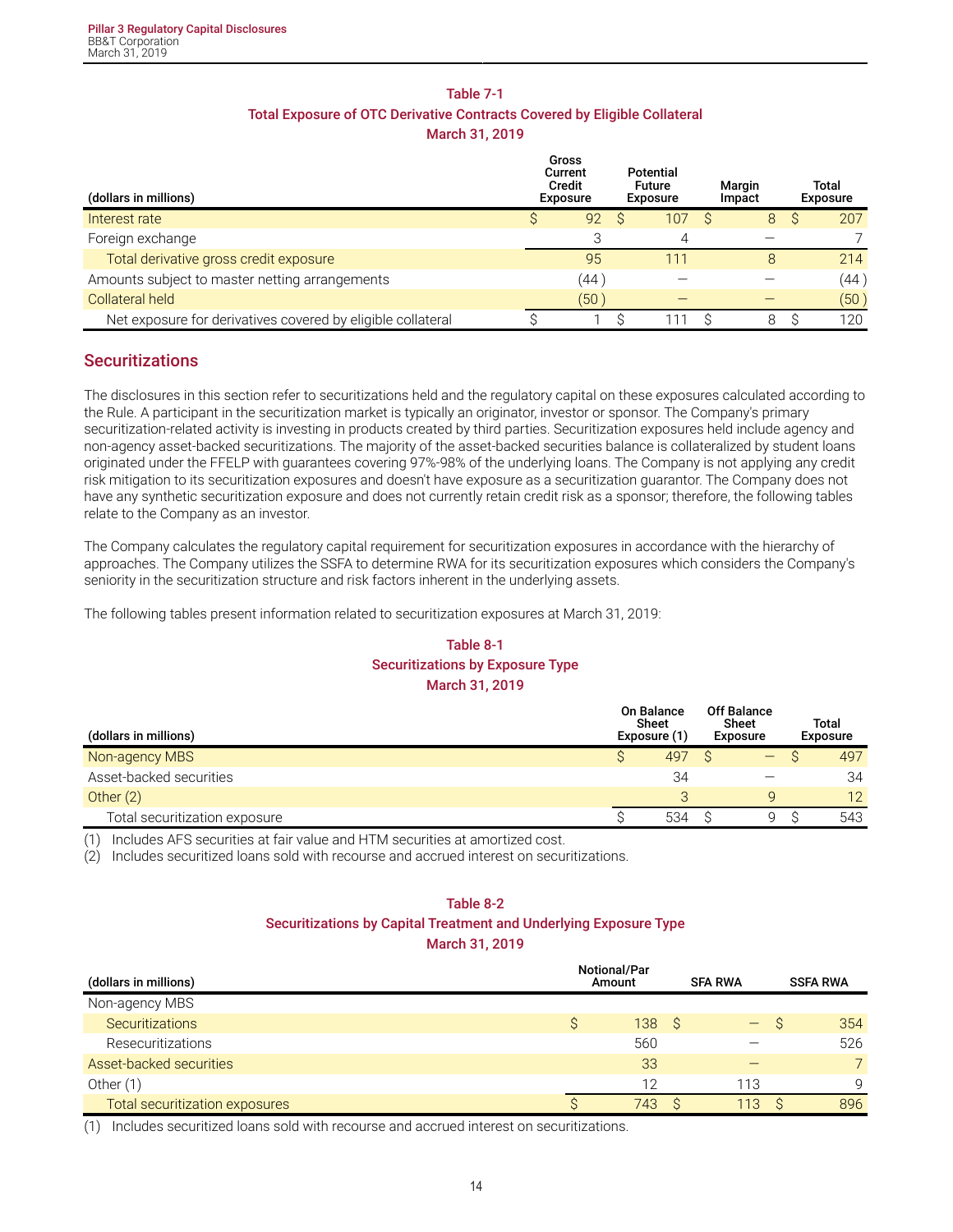# **Table 8-3 Securitizations by Risk Weight Bands March 31, 2019**

<span id="page-16-0"></span>

| (dollars in millions)          |   | <b>Notional/Par</b><br>Amount |    |       | <b>Capital impact</b><br>of RWA $(1)$ |    |
|--------------------------------|---|-------------------------------|----|-------|---------------------------------------|----|
| Securitizations:               |   |                               |    |       |                                       |    |
| Zero to 250% risk weighting    | Ŝ | 71                            | -S | 69    | -S                                    | 6  |
| 251% to 500% risk weighting    |   | 85                            |    | 222   |                                       | 18 |
| 501% to 1250% risk weighting   |   | 26                            |    | 186   |                                       | 15 |
| Resecuritizations:             |   |                               |    |       |                                       |    |
| Zero to 250% risk weighting    |   | 379                           |    | 176   |                                       | 14 |
| 251% to 500% risk weighting    |   | 91                            |    | 183   |                                       | 15 |
| 501% to 1250% risk weighting   |   | 91                            |    | 173   |                                       | 14 |
| Total securitization exposures |   | 743                           |    | 1.009 |                                       | 82 |

(1) Calculated by multiplying RWA by the minimum total risk-based capital ratio of 8%.

# **Equity Securities Not Subject to Market Risk Rule**

The Company has total equity exposures of approximately \$8.3 billion, with \$2.4 billion in individual equities and \$5.9 billion in equity funds at March 31, 2019. The majority of the individual investments are related to the Company's CRA activities, including tax-advantaged investments. The Company uses the simple risk-weight approach for its individual equity securities. The equity funds consist of BOLI, private equity, pension fund assets, money market and other equity funds. The Company uses the full look-through approach for BOLI assets in separate and hybrid accounts. Investment guidelines specify objectives and constraints for separate and hybrid account BOLI investment funds, including permitted and non-permitted investments, concentration and diversification requirements, credit quality requirements and duration parameters. There were no unrealized gains not recognized through earnings included in Tier 2 capital for the three months ended March 31, 2019.

Non-marketable equity securities are generally recorded either at historical cost or using the equity method. Refer to "Note 1. Basis of Presentation" in the Company's Annual Report on Form 10-K for the year ended December 31, 2018 for accounting policies related to equity investments and the valuation of financial instruments.

At March 31, 2019, the Company held approximately \$369 million of exposures in equity funds that relate to the Company's nonqualified defined contribution plan. Because there is an offsetting liability for these investments, there is no impact to earnings or equity from these investments as changes in the fair value of the investments are recorded in income with an offsetting change in personnel expense.

The Company holds equity securities for various purposes. The Company's investments in private equity funds are generally held to realize a potential profit, equity securities in pension plans are held to reduce future pension expense, investments in affordable housing are made to generate tax credits and investments in certain trade organizations are required to realize the benefits of being a member.

Latent revaluation gains/losses are unrealized gains/losses on non-public equity securities which are not recognized in the Company's Consolidated Balance Sheet or Consolidated Statement of Income as the equity securities are carried at cost. At March 31, 2019, latent valuation gains or losses for equity exposures were immaterial.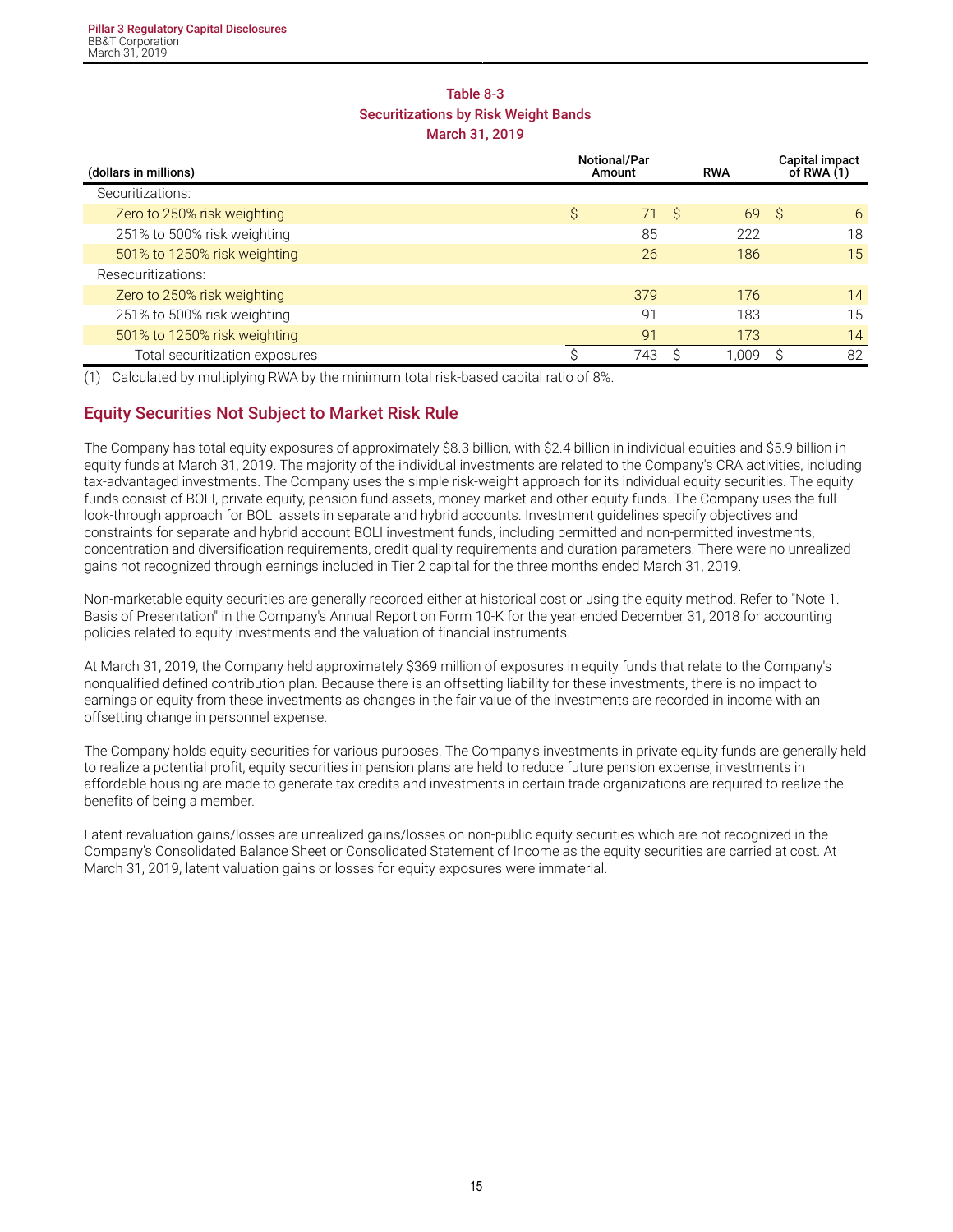The following table summarizes the Company's equity securities not subject to the market risk rule:

# **Table 9-1 Equity Securities Not Subject to Market Risk Rule March 31, 2019**

| (dollars in millions)      |   | Exposure (1) | <b>RWA</b> |              | Capital impact of<br><b>RWA (2)</b> |
|----------------------------|---|--------------|------------|--------------|-------------------------------------|
| 20% risk weight            |   | $205 \t$     | 41         | <sub>S</sub> | 3                                   |
| 100% risk weight           |   | 3,615        | 3,615      |              | 289                                 |
| Full look-through approach |   | 4,450        | 3,966      |              | 317                                 |
| Total                      |   | 8.270        | 7,622      |              | 609                                 |
| Public                     | Ŝ | 3,533        |            |              |                                     |
| Nonpublic                  |   | 4,737        |            |              |                                     |
| <b>Total</b>               |   | 8,270        |            |              |                                     |

(1) The difference between the book value and the fair value for equity exposures is less than \$1 million.

(2) Calculated by multiplying RWA by the minimum total risk-based capital ratio of 8%.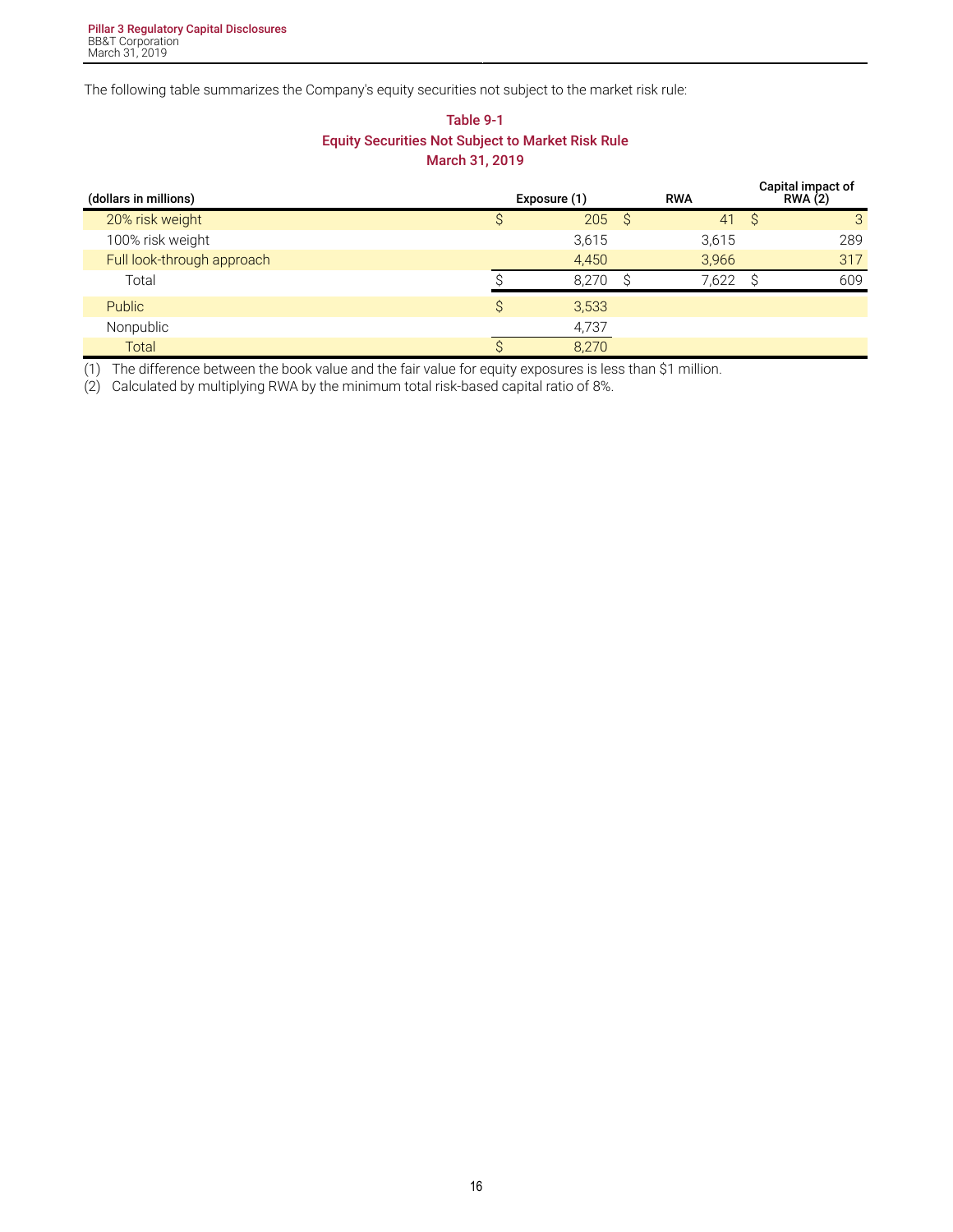# <span id="page-18-0"></span>**Forward-Looking Statements**

This document contains "forward-looking statements" within the meaning of the Private Securities Litigation Reform Act of 1995, regarding the financial condition, results of operations, business plans and the future performance of BB&T that are based on the beliefs and assumptions of the management of BB&T and the information available to management at the time that these disclosures were prepared. Words such as "anticipates," "believes," "estimates," "expects," "forecasts," "intends," "plans," "projects," "may," "will," "should," "could," and other similar expressions are intended to identify these forward-looking statements. Such statements are subject to factors that could cause actual results to differ materially from anticipated results. Such factors include, but are not limited to, the following:

- risks, uncertainties and other factors relating to the merger of SunTrust with and into BB&T, including the ability to obtain regulatory approvals and meet other closing conditions to the merger, including approval of the merger by BB&T shareholders and SunTrust shareholders and delay in closing the merger;
- general economic or business conditions, either nationally or regionally, may be less favorable than expected, resulting in, among other things, slower deposit and/or asset growth, and a deterioration in credit quality and/or a reduced demand for credit, insurance or other services;
- disruptions to the national or global financial markets, including the impact of a downgrade of U.S. government obligations by one of the credit ratings agencies, the economic instability and recessionary conditions in Europe;
- <sup>l</sup> changes in the interest rate environment, including interest rate changes made by the Federal Reserve, the discontinuation of LIBOR as an interest rate benchmark, as well as cash flow reassessments may reduce net interest margin and/or the volumes and values of loans and deposits as well as the value of other financial assets and liabilities;
- competitive pressures among depository and other financial institutions may increase significantly;
- legislative, regulatory or accounting changes, including changes resulting from the adoption and implementation of the Dodd-Frank Act may adversely affect the businesses in which BB&T is engaged;
- local, state or federal taxing authorities may take tax positions that are adverse to BB&T;
- a reduction may occur in BB&T's credit ratings;
- . adverse changes may occur in the securities markets;
- competitors of BB&T may have greater financial resources or develop products that enable them to compete more successfully than BB&T and may be subject to different regulatory standards than BB&T;
- cyber security risks could adversely affect BB&T's business and financial performance or reputation, and BB&T could be liable for financial losses incurred by third parties due to breaches of data shared between financial institutions;
- higher-than-expected costs related to information technology infrastructure or a failure to successfully implement future system enhancements could adversely impact BB&T's financial condition and results of operations and could result in significant additional costs to BB&T;
- <sup>l</sup> natural or other disasters, including acts of terrorism, could have an adverse effect on BB&T, materially disrupting BB&T's operations or the ability or willingness of customers to access BB&T's products and services;
- . costs related to the integration of the businesses of BB&T and its merger partners may be greater than expected;
- failure to execute on strategic or operational plans, including the ability to successfully complete and/or integrate mergers and acquisitions or fully achieve expected cost savings or revenue growth associated with mergers and acquisitions within the expected time frames could adversely impact financial condition and results of operations;
- significant litigation and regulatory proceedings could have a material adverse effect on BB&T;
- unfavorable resolution of legal proceedings or other claims and regulatory and other governmental investigations or other inquiries could result in negative publicity, protests, fines, penalties, restrictions on BB&T's operations or ability to expand its business and other negative consequences, all of which could cause reputational damage and adversely impact BB&T's financial conditions and results of operations;
- . risks resulting from the extensive use of models;
- risk management measures may not be fully effective;
- deposit attrition, customer loss and/or revenue loss following completed mergers/acquisitions may exceed expectations; and
- <sup>l</sup> widespread system outages, caused by the failure of critical internal systems or critical services provided by third parties, could adversely impact BB&T's financial condition and results of operations.

These and other risk factors are more fully described in this report and in BB&T's Annual Report on Form 10-K for the year ended December 31, 2018 under the sections entitled "Item 1A. Risk Factors" and from time to time, in other filings with the SEC. Readers are cautioned not to place undue reliance on these forward-looking statements, which speak only as of the date of this report. Actual results may differ materially from those expressed in or implied by any forward-looking statements. Except to the extent required by applicable law or regulation, BB&T undertakes no obligation to revise or update publicly any forward-looking statements for any reason. Readers should, however, consult any further disclosures of a forward-looking nature BB&T may make in any subsequent Annual Reports on Form 10-K, Quarterly Reports on Form 10-Q or Current Reports on Form 8-K.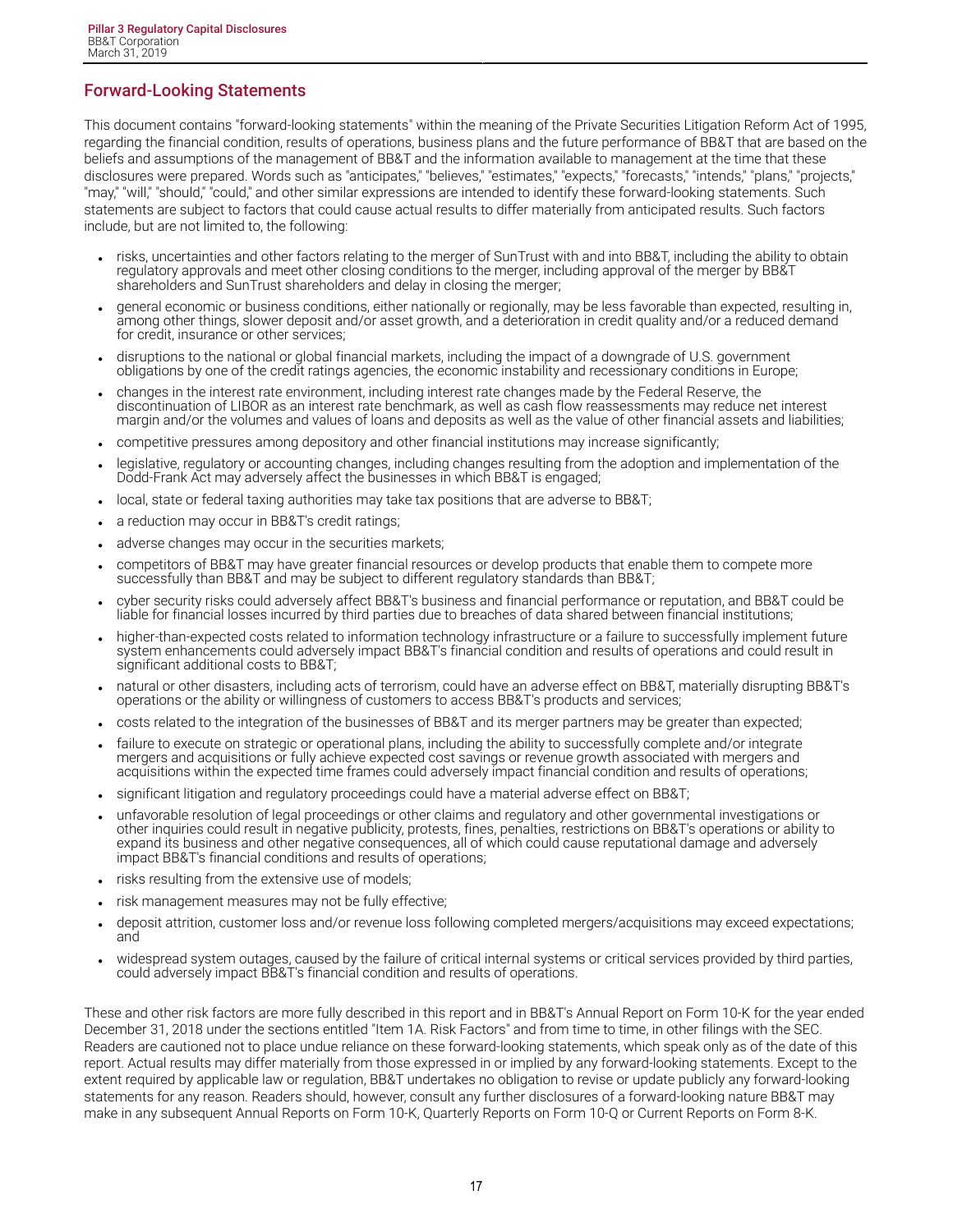# **Cross Reference Table**

<span id="page-19-0"></span>Note: References in the following table to Form 10-Q or Form FR Y-9C are to the respective Form for the period ended March 31, 2019. References to Form 10-K are to the Form 10-K for the year ended December 31, 2018.

| <b>Disclosure Requirement</b>                                                                                                                                                                                                                                                                                                         | <b>Disclosure Location</b>                                                                                         |
|---------------------------------------------------------------------------------------------------------------------------------------------------------------------------------------------------------------------------------------------------------------------------------------------------------------------------------------|--------------------------------------------------------------------------------------------------------------------|
| <b>Table 1 - Scope of Application</b>                                                                                                                                                                                                                                                                                                 |                                                                                                                    |
| Oualitative:                                                                                                                                                                                                                                                                                                                          |                                                                                                                    |
| (a) The name of the top corporate entity in the group to which subpart D<br>of this part applies.                                                                                                                                                                                                                                     | <b>Basel Pillar 3 Disclosures:</b><br>Introduction                                                                 |
| (b) A brief description of the differences in the basis for consolidating<br>entities for accounting and regulatory purposes, with a description of<br>those entities:                                                                                                                                                                | <b>Basel Pillar 3 Disclosures:</b><br><b>Basis of Consolidation</b>                                                |
| (1) That are fully consolidated;<br>(2) That are deconsolidated and deducted from total capital;<br>(3) For which the total capital requirement is deducted; and<br>(4) That are neither consolidated nor deducted (for example, where<br>the investment in the entity is assigned a risk weight in<br>accordance with this subpart). | The Company does not have a difference in the<br>basis of consolidation for accounting and<br>regulatory purposes. |
| (c) Any restrictions, or other major impediments, on transfer of funds or<br>total capital within the group.                                                                                                                                                                                                                          | Form 10-K:<br>Note 14. Regulatory Requirements and Other                                                           |
|                                                                                                                                                                                                                                                                                                                                       | Restrictions<br>Note 15. Parent Company Financial Information                                                      |
|                                                                                                                                                                                                                                                                                                                                       | Item 7 - MD&A - Liquidity<br>Item 7 - MD&A - Capital                                                               |
|                                                                                                                                                                                                                                                                                                                                       | Form 10-Q:<br>Item 2 - MD&A - Capital                                                                              |
|                                                                                                                                                                                                                                                                                                                                       | <b>Basel Pillar 3 Disclosures:</b><br><b>CCAR and Stress Test Requirements</b>                                     |
| Quantitative:                                                                                                                                                                                                                                                                                                                         |                                                                                                                    |
| (d) The aggregate amount of surplus capital of insurance subsidiaries<br>included in the total capital of the consolidated group.                                                                                                                                                                                                     | <b>Basel Pillar 3 Disclosures:</b><br>Capital in Subsidiaries                                                      |
| (e) The aggregate amount by which actual total capital is less than the<br>minimum total capital requirement in all subsidiaries, with total<br>capital requirements and the name(s) of the subsidiaries with such<br>deficiencies.                                                                                                   | Not applicable. Actual total capital is greater<br>than the minimum total capital requirement.                     |
| <b>Table 2 - Capital Structure</b>                                                                                                                                                                                                                                                                                                    |                                                                                                                    |
| Oualitative:                                                                                                                                                                                                                                                                                                                          |                                                                                                                    |
| (a) Summary information on the terms and conditions of the main<br>features of all regulatory capital instruments.                                                                                                                                                                                                                    | Form 10-K:<br>Note 9. Shareholders' Equity                                                                         |
|                                                                                                                                                                                                                                                                                                                                       | Form 10-0:                                                                                                         |
| Ouantitative:                                                                                                                                                                                                                                                                                                                         | Note 9. Long-Term Debt                                                                                             |
| (b) The amount of common equity tier 1 capital, with separate disclosure                                                                                                                                                                                                                                                              | Form FR Y-9C:                                                                                                      |
| of:                                                                                                                                                                                                                                                                                                                                   |                                                                                                                    |
| (1) Common stock and related surplus;                                                                                                                                                                                                                                                                                                 | Schedule HC-R                                                                                                      |
| (2) Retained earnings;                                                                                                                                                                                                                                                                                                                |                                                                                                                    |
| (3) Common equity minority interest;                                                                                                                                                                                                                                                                                                  | Form 10-Q:                                                                                                         |
| $(4)$ AOCI; and                                                                                                                                                                                                                                                                                                                       | <b>Consolidated Balance Sheet</b>                                                                                  |
| (5) Regulatory adjustments and deductions made to common<br>equity tier 1 capital.                                                                                                                                                                                                                                                    |                                                                                                                    |
| (c) The amount of tier 1 capital, with separate disclosure of:                                                                                                                                                                                                                                                                        | Form FR Y-9C:                                                                                                      |
| (1) Additional tier 1 capital elements, including additional tier 1<br>capital instruments and tier 1 minority interest not included in<br>common equity tier 1 capital; and                                                                                                                                                          | Schedule HC-R                                                                                                      |
| (2) Regulatory adjustments and deductions made to tier 1 capital.                                                                                                                                                                                                                                                                     |                                                                                                                    |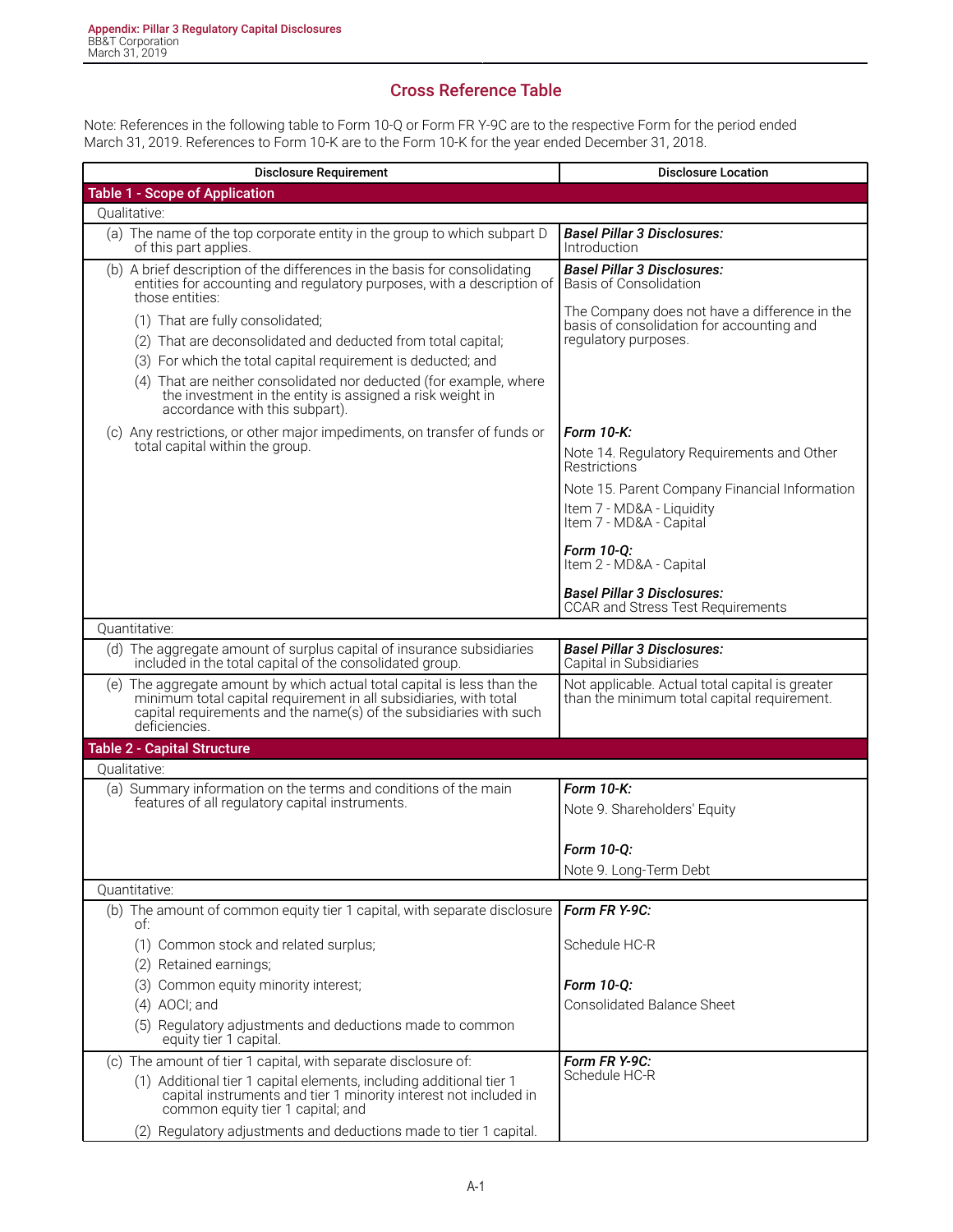| <b>Disclosure Requirement</b>                                                                                                                                                                                                                                                                                                | <b>Disclosure Location</b>                                                     |
|------------------------------------------------------------------------------------------------------------------------------------------------------------------------------------------------------------------------------------------------------------------------------------------------------------------------------|--------------------------------------------------------------------------------|
| (d) The amount of total capital, with separate disclosure of:                                                                                                                                                                                                                                                                | Form FR Y-9C:                                                                  |
| (1) Tier 2 capital elements, including tier 2 capital instruments and<br>total capital minority interest not included in tier 1 capital; and                                                                                                                                                                                 | Schedule HC-R                                                                  |
| (2) Regulatory adjustments and deductions made to total capital.                                                                                                                                                                                                                                                             |                                                                                |
| <b>Table 3 - Capital Adequacy</b>                                                                                                                                                                                                                                                                                            |                                                                                |
| Qualitative:                                                                                                                                                                                                                                                                                                                 |                                                                                |
| (a) A summary discussion of the FDIC-supervised institution's approach<br>to assessing the adequacy of its capital to support current and<br>future activities.                                                                                                                                                              | Form 10-K:<br>Item 7 - MD&A - Capital<br>Form 10-Q:<br>Item 2 - MD&A - Capital |
| Ouantitative:                                                                                                                                                                                                                                                                                                                |                                                                                |
| (b) Risk-weighted assets for:                                                                                                                                                                                                                                                                                                | <b>Basel Pillar 3 Disclosures:</b>                                             |
| (1) Exposures to sovereign entities;                                                                                                                                                                                                                                                                                         | Table 3-1                                                                      |
| (2) Exposures to certain supranational entities and MDBs;                                                                                                                                                                                                                                                                    |                                                                                |
| (3) Exposures to depository institutions, foreign banks, and credit<br>unions;                                                                                                                                                                                                                                               |                                                                                |
| (4) Exposures to PSEs;                                                                                                                                                                                                                                                                                                       |                                                                                |
| (5) Corporate exposures;                                                                                                                                                                                                                                                                                                     |                                                                                |
| (6) Residential mortgage exposures;                                                                                                                                                                                                                                                                                          |                                                                                |
| (7) Statutory multifamily mortgages and pre-sold construction<br>loans;                                                                                                                                                                                                                                                      |                                                                                |
| (8) HVCRE loans;                                                                                                                                                                                                                                                                                                             |                                                                                |
| (9) Past due loans;                                                                                                                                                                                                                                                                                                          |                                                                                |
| (10) Other assets;                                                                                                                                                                                                                                                                                                           |                                                                                |
| (11) Cleared transactions;                                                                                                                                                                                                                                                                                                   |                                                                                |
| (12) Default fund contributions;                                                                                                                                                                                                                                                                                             |                                                                                |
| (13) Unsettled transactions;                                                                                                                                                                                                                                                                                                 |                                                                                |
| (14) Securitization exposures; and                                                                                                                                                                                                                                                                                           |                                                                                |
| (15) Equity exposures.                                                                                                                                                                                                                                                                                                       |                                                                                |
| (c) Standardized market risk-weighted assets as calculated under<br>subpart F of this part.                                                                                                                                                                                                                                  | <b>Basel Pillar 3 Disclosures:</b><br>Table 3-1                                |
| (d) Common equity tier 1, tier 1 and total risk-based capital ratios:                                                                                                                                                                                                                                                        | <b>Basel Pillar 3 Disclosures:</b>                                             |
| (1) For the top consolidated group; and                                                                                                                                                                                                                                                                                      | Table 3-2                                                                      |
| (2) For each depository institution subsidiary.                                                                                                                                                                                                                                                                              |                                                                                |
| (e) Total standardized risk-weighted assets.                                                                                                                                                                                                                                                                                 | <b>Basel Pillar 3 Disclosures:</b><br>Table 3-1                                |
| <b>Table 4 - Capital Conservation Buffer</b>                                                                                                                                                                                                                                                                                 |                                                                                |
| Qualitative:                                                                                                                                                                                                                                                                                                                 |                                                                                |
| (a) At least quarterly, the FDIC-supervised institution must calculate and<br>publicly disclose the capital conservation buffer as described under<br>$\S$ 324.11.                                                                                                                                                           | Form FR Y-9C:<br>Schedule HC-R                                                 |
| (b) At least quarterly, the FDIC-supervised institution must calculate and<br>publicly disclose the eligible retained income of the FDIC-supervised<br>institution, as described under § 324.11.                                                                                                                             | Form FR Y-9C:<br>Schedule HC-R                                                 |
| At least quarterly, the FDIC-supervised institution must calculate and<br>(C)<br>publicly disclose any limitations it has on distributions and<br>discretionary bonus payments resulting from the capital<br>conservation buffer framework described under § 324.11, including<br>the maximum payout amount for the quarter. | Form FR Y-9C:<br>Schedule HC-R                                                 |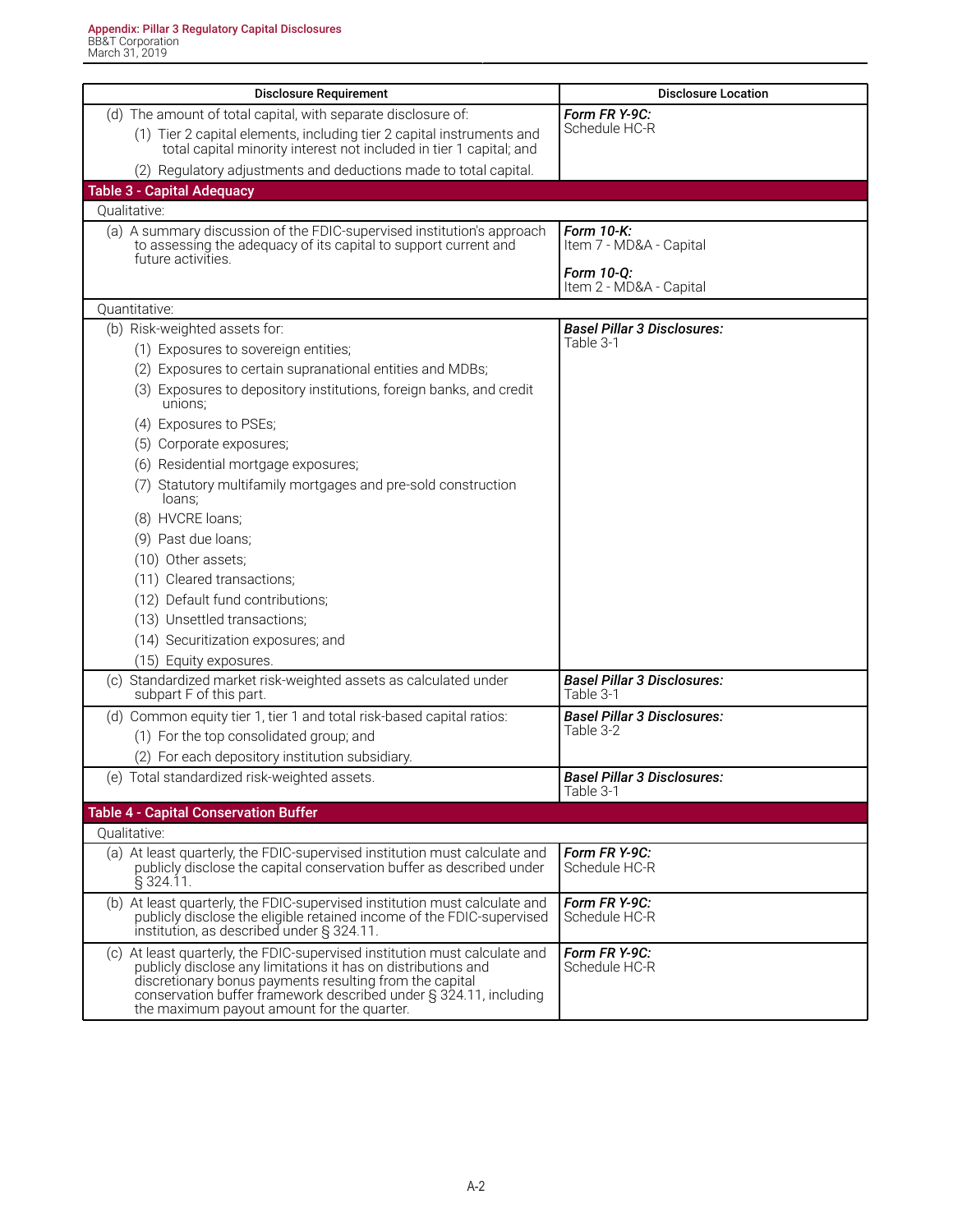| <b>Disclosure Requirement</b>                                                                                                                                                                                                                                                                                                                                                                                                                                                                                             | <b>Disclosure Location</b>                                                                                                                                                                                                     |
|---------------------------------------------------------------------------------------------------------------------------------------------------------------------------------------------------------------------------------------------------------------------------------------------------------------------------------------------------------------------------------------------------------------------------------------------------------------------------------------------------------------------------|--------------------------------------------------------------------------------------------------------------------------------------------------------------------------------------------------------------------------------|
| <b>General Qualitative Disclosure</b>                                                                                                                                                                                                                                                                                                                                                                                                                                                                                     |                                                                                                                                                                                                                                |
| For each separate risk area described in Tables 5 through 10, the FDIC-<br>supervised institution must describe its risk management objectives and<br>policies, including: strategies and processes; the structure and<br>organization of the relevant risk management function; the scope and<br>nature of risk reporting and/or measurement systems; policies for<br>hedging and/or mitigating risk and strategies and processes for<br>monitoring the continuing effectiveness of hedges/mitigants.                    | See the references to the qualitative disclosures<br>below for each respective Pillar 3 table for the<br>location of these disclosures for each risk area.<br>In addition, see the Corporate Governance<br>section at bbt.com. |
| Table 5 - Credit Risk: General Disclosures                                                                                                                                                                                                                                                                                                                                                                                                                                                                                |                                                                                                                                                                                                                                |
| Qualitative:                                                                                                                                                                                                                                                                                                                                                                                                                                                                                                              |                                                                                                                                                                                                                                |
| (a) The general qualitative disclosure requirement with respect to credit<br>risk (excluding counterparty credit risk disclosed in accordance with<br>Table 6 to $\S$ 324.63), including:                                                                                                                                                                                                                                                                                                                                 | Form 10-K:<br>Note 1. Summary of Significant Accounting<br>Policies                                                                                                                                                            |
| (1) Policy for determining past due or delinquency status;                                                                                                                                                                                                                                                                                                                                                                                                                                                                | - Originated loans and leases<br>- NPAs                                                                                                                                                                                        |
| (2) Policy for placing loans on nonaccrual;                                                                                                                                                                                                                                                                                                                                                                                                                                                                               | - ACL                                                                                                                                                                                                                          |
| (3) Policy for returning loans to accrual status;                                                                                                                                                                                                                                                                                                                                                                                                                                                                         | Item 7 - MD&A<br>- Lending activities                                                                                                                                                                                          |
| (4) Definition of and policy for identifying impaired loans (for<br>financial accounting purposes);                                                                                                                                                                                                                                                                                                                                                                                                                       | - Risk Management                                                                                                                                                                                                              |
| (5) Description of the methodology that the entity uses to estimate<br>its allowance for loan and lease losses, including statistical<br>methods used where applicable;                                                                                                                                                                                                                                                                                                                                                   | <b>Basel Pillar 3 Disclosures:</b><br>Credit Risk                                                                                                                                                                              |
| (6) Policy for charging-off uncollectible amounts; and                                                                                                                                                                                                                                                                                                                                                                                                                                                                    |                                                                                                                                                                                                                                |
| (7) Discussion of the FDIC-supervised institution's credit risk<br>management policy.                                                                                                                                                                                                                                                                                                                                                                                                                                     |                                                                                                                                                                                                                                |
| Quantitative:                                                                                                                                                                                                                                                                                                                                                                                                                                                                                                             |                                                                                                                                                                                                                                |
| (b) Total credit risk exposures and average credit risk exposures, after<br>accounting offsets in accordance with GAAP, without taking into<br>account the effects of credit risk mitigation techniques (for example,<br>collateral and netting not permitted under GAAP), over the period<br>categorized by major types of credit exposure. For example, FDIC-<br>supervised institutions could use categories similar to that used for<br>financial statement purposes. Such categories might include, for<br>instance: | Form 10-Q:<br><b>Consolidated Balance Sheet</b><br>Note 3. Securities<br>Note 4. Loans and ACL<br>Note 14. Commitments and Contingencies<br>Note 15. Fair Value Disclosures                                                    |
| (1) Loans, off-balance sheet commitments, and other non-derivative<br>off-balance sheet exposures;                                                                                                                                                                                                                                                                                                                                                                                                                        | Note 16. Derivative Financial Instruments                                                                                                                                                                                      |
|                                                                                                                                                                                                                                                                                                                                                                                                                                                                                                                           | Item 2 - MD&A - Table 1                                                                                                                                                                                                        |
| (2) Debt securities; and                                                                                                                                                                                                                                                                                                                                                                                                                                                                                                  | Item 2 - MD&A - Table 7                                                                                                                                                                                                        |
| (3) OTC derivatives.                                                                                                                                                                                                                                                                                                                                                                                                                                                                                                      |                                                                                                                                                                                                                                |
|                                                                                                                                                                                                                                                                                                                                                                                                                                                                                                                           | <b>Basel Pillar 3 Disclosures:</b><br>Table 5-1<br>Table 5-2                                                                                                                                                                   |
| (c) Geographic distribution of exposures, categorized in significant areas<br>by major types of credit exposure.                                                                                                                                                                                                                                                                                                                                                                                                          | <b>Basel Pillar 3 Disclosures:</b><br>Geographic Disclosures<br>Table 5-3<br>Table 5-4<br>Table 5-5<br>US Treasury, Agency, and Municipal Securities<br>Counterparty Credit Risk Related Disclosures                           |
| (d) Industry or counterparty type distribution of exposures, categorized<br>by major types of credit exposure.                                                                                                                                                                                                                                                                                                                                                                                                            | <b>Basel Pillar 3 Disclosures:</b><br>Table 5-12<br>Counterparty Credit Risk Related Disclosures                                                                                                                               |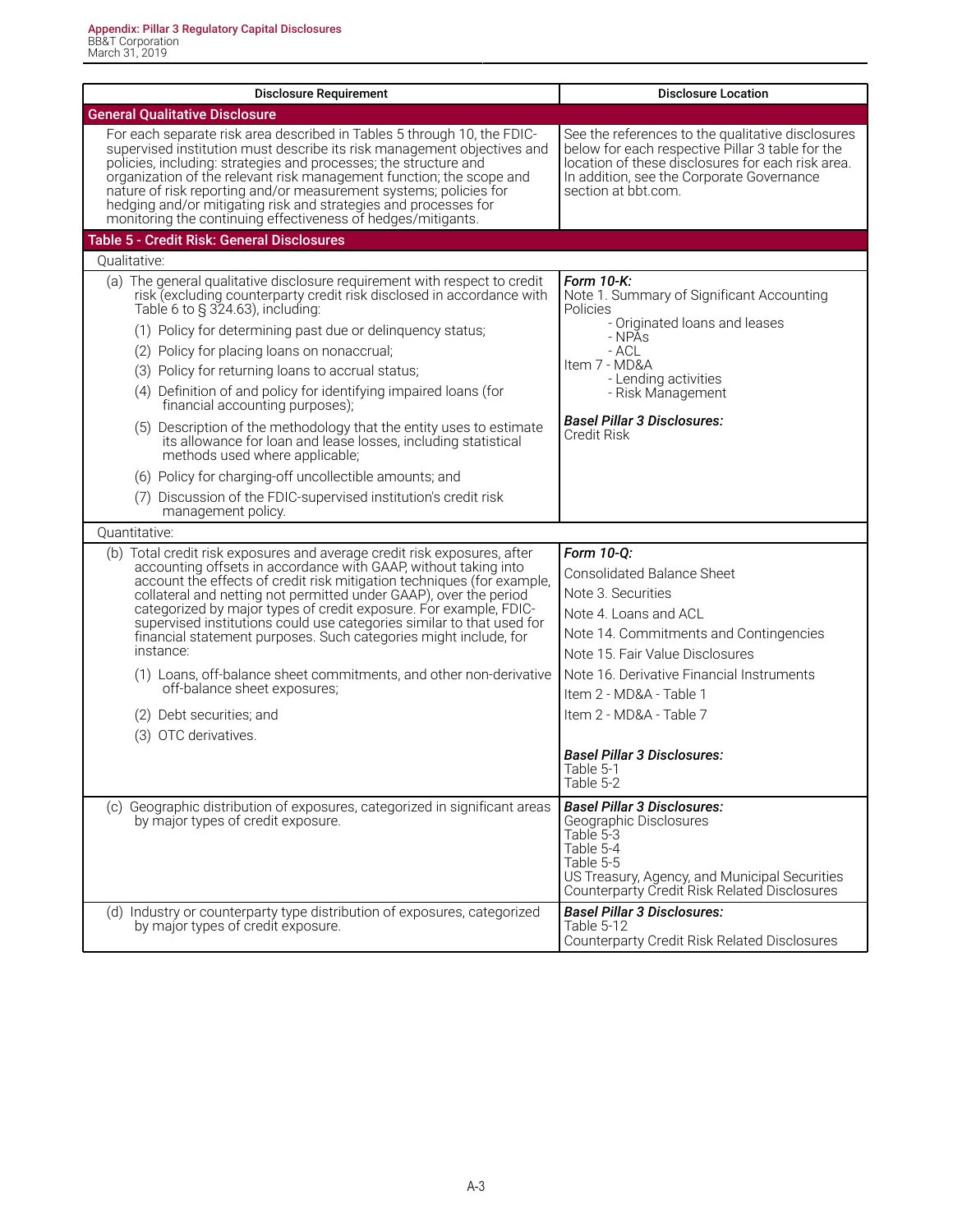| <b>Disclosure Requirement</b>                                                                                                                                                                                                                                                                                                                     | <b>Disclosure Location</b>                                                                                                |
|---------------------------------------------------------------------------------------------------------------------------------------------------------------------------------------------------------------------------------------------------------------------------------------------------------------------------------------------------|---------------------------------------------------------------------------------------------------------------------------|
| (e) By major industry or counterparty type:                                                                                                                                                                                                                                                                                                       | Form 10-Q:                                                                                                                |
| (1) Amount of impaired loans for which there was a related<br>allowance under GAAP;                                                                                                                                                                                                                                                               | Note 4. Loans and ACL                                                                                                     |
| (2) Amount of impaired loans for which there was no related<br>allowance under GAAP;                                                                                                                                                                                                                                                              | <b>Basel Pillar 3 Disclosures:</b><br><b>Industry Disclosures</b>                                                         |
| (3) Amount of loans past due 90 days and on nonaccrual;                                                                                                                                                                                                                                                                                           | Table 5-13<br>Table 5-14                                                                                                  |
| (4) Amount of loans past due 90 days and still accruing;                                                                                                                                                                                                                                                                                          |                                                                                                                           |
| (5) The balance in the allowance for loan and lease losses at the end<br>of each period, disaggregated on the basis of the entity's<br>impairment method. To disaggregate the information required<br>on the basis of impairment methodology, an entity shall<br>separately disclose the amounts based on the requirements in<br>GAAP; and        |                                                                                                                           |
| (6) Charge-offs during the period.                                                                                                                                                                                                                                                                                                                |                                                                                                                           |
| (f) Amount of impaired loans and, if available, the amount of past due<br>loans categorized by significant geographic areas including, if<br>practical, the amounts of allowances related to each geographical<br>area, further categorized as required by GAAP.                                                                                  | <b>Basel Pillar 3 Disclosures:</b><br>Table 5-6<br>Table 5-7<br>Table 5-8<br>Table 5-9<br>Table 5-10<br><b>Table 5-11</b> |
| (g) Reconciliation of changes in ALLL.                                                                                                                                                                                                                                                                                                            | Form 10-Q;                                                                                                                |
|                                                                                                                                                                                                                                                                                                                                                   | Note 4. Loans and ACL                                                                                                     |
| (h) Remaining contractual maturity breakdown (for example, one year or<br>less) of the whole portfolio, categorized by credit exposure.                                                                                                                                                                                                           | <b>Basel Pillar 3 Disclosures:</b><br>Table 5-1<br>Table 5-2                                                              |
| Table 6 - Credit Risk: General Disclosure for Counterparty Credit Risk-Related Exposures                                                                                                                                                                                                                                                          |                                                                                                                           |
| Qualitative:                                                                                                                                                                                                                                                                                                                                      |                                                                                                                           |
| (a) The general qualitative disclosure requirement with respect to OTC<br>derivatives, eligible margin loans, and repo-style transactions,<br>including a discussion of:                                                                                                                                                                          | Form 10-K:<br>Note 17. Derivative Financial Instruments<br>Item 7 - MD&A - Risk Management                                |
| (1) The methodology used to assign credit limits for counterparty<br>credit exposures;                                                                                                                                                                                                                                                            |                                                                                                                           |
| (2) Policies for securing collateral, valuing and managing collateral,<br>and establishing credit reserves;                                                                                                                                                                                                                                       | Form 10-Q:                                                                                                                |
| (3) The primary types of collateral taken; and                                                                                                                                                                                                                                                                                                    | Note 16. Derivative Financial Instruments                                                                                 |
| (4) The impact of the amount of collateral the FDIC-supervised                                                                                                                                                                                                                                                                                    |                                                                                                                           |
| institution would have to provide given a deterioration in the<br>FDIC-supervised institution's own creditworthiness.                                                                                                                                                                                                                             | <b>Basel Pillar 3 Disclosures:</b><br><b>Counterparty Credit Risk-Related Exposures</b>                                   |
|                                                                                                                                                                                                                                                                                                                                                   | BB&T's exposure to repo-style transactions is not<br>material.                                                            |
| Quantitative:                                                                                                                                                                                                                                                                                                                                     |                                                                                                                           |
| (b) Gross positive fair value of contracts, collateral held (including type,                                                                                                                                                                                                                                                                      | Form 10-Q:                                                                                                                |
| for example, cash, government securities), and net unsecured credit<br>exposure. An FDIC-supervised institution also must disclose the<br>notional value of credit derivative hedges purchased for counterparty                                                                                                                                   | Note 16. Derivative Financial Instruments                                                                                 |
| credit risk protection and the distribution of current credit exposure<br>by exposure type.                                                                                                                                                                                                                                                       | BB&T does not currently have material credit<br>derivatives.                                                              |
| (c) Notional amount of purchased and sold credit derivatives, segregated<br>between use for the FDIC-supervised institution's own credit portfolio<br>and in its intermediation activities, including the distribution of the<br>credit derivative products used, categorized further by protection<br>bought and sold within each product group. | BB&T did not have material purchases or sales<br>of credit derivatives.                                                   |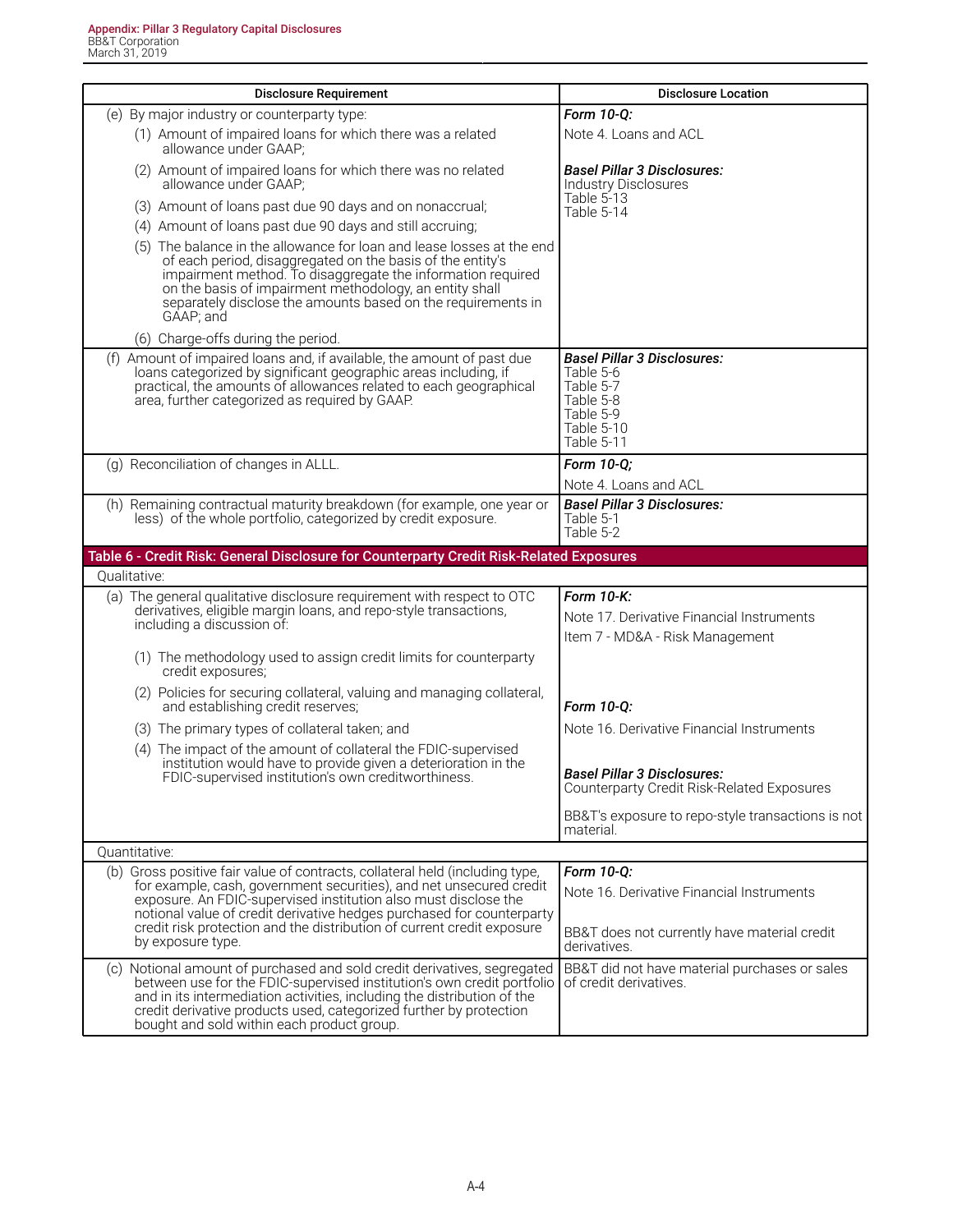| <b>Disclosure Requirement</b>                                                                                                                                                                                                                                                                                                                                                                                                                                                                         | <b>Disclosure Location</b>                                                                                                                                                                                                                                                                                                                                                                                                                                                                                                                                                                   |
|-------------------------------------------------------------------------------------------------------------------------------------------------------------------------------------------------------------------------------------------------------------------------------------------------------------------------------------------------------------------------------------------------------------------------------------------------------------------------------------------------------|----------------------------------------------------------------------------------------------------------------------------------------------------------------------------------------------------------------------------------------------------------------------------------------------------------------------------------------------------------------------------------------------------------------------------------------------------------------------------------------------------------------------------------------------------------------------------------------------|
| <b>Table 7 - Credit Risk Mitigation</b>                                                                                                                                                                                                                                                                                                                                                                                                                                                               |                                                                                                                                                                                                                                                                                                                                                                                                                                                                                                                                                                                              |
| Qualitative:                                                                                                                                                                                                                                                                                                                                                                                                                                                                                          |                                                                                                                                                                                                                                                                                                                                                                                                                                                                                                                                                                                              |
| (a) The general qualitative disclosure requirement with respect to credit<br>risk mitigation, including:<br>(1) Policies and processes for collateral valuation and management;<br>(2) A description of the main types of collateral taken by the FDIC-<br>supervised institution;<br>(3) The main types of guarantors/credit derivative counterparties and<br>their creditworthiness; and<br>(4) Information about (market or credit) risk concentrations with<br>respect to credit risk mitigation. | Form 10-K:<br>Note 1. Summary of Significant Accounting<br><b>Policies</b><br>- Originated loans and leases<br>- TDRs<br>- NPAs<br>- ACL - Commercial<br>Note 13. Commitments and Contingencies<br>Note 16, Fair Value Disclosures<br>- Contractual commitments<br>Note 17. Derivative Financial Instruments<br>- Dealer Counterparties<br>Item 7 - MD&A<br>- Risk Management<br>- Risk Management - Credit risk<br>- Risk Management - Market risk<br>- Lending Activities<br>- Critical Accounting Policies - Derivative<br>Assets and Liabilities<br>Item 1A - Risk Factors - Credit Risk |
|                                                                                                                                                                                                                                                                                                                                                                                                                                                                                                       | Item 1A - Risk Factors - Market Risk                                                                                                                                                                                                                                                                                                                                                                                                                                                                                                                                                         |
| Ouantitative:                                                                                                                                                                                                                                                                                                                                                                                                                                                                                         |                                                                                                                                                                                                                                                                                                                                                                                                                                                                                                                                                                                              |
| (b) For each separately disclosed credit risk portfolio, the total exposure<br>that is covered by eligible financial collateral, and after the<br>application of haircuts.                                                                                                                                                                                                                                                                                                                            | <b>Basel Pillar 3 Disclosures:</b><br>Table 7-1                                                                                                                                                                                                                                                                                                                                                                                                                                                                                                                                              |
| (c) For each separately disclosed portfolio, the total exposure that is<br>covered by guarantees/credit derivatives and the risk-weighted asset<br>amount associated with that exposure.                                                                                                                                                                                                                                                                                                              | <b>Basel Pillar 3 Disclosures:</b><br><b>Risk Mitigation</b>                                                                                                                                                                                                                                                                                                                                                                                                                                                                                                                                 |
| <b>Table 8 - Securitization</b>                                                                                                                                                                                                                                                                                                                                                                                                                                                                       |                                                                                                                                                                                                                                                                                                                                                                                                                                                                                                                                                                                              |
| Qualitative:                                                                                                                                                                                                                                                                                                                                                                                                                                                                                          |                                                                                                                                                                                                                                                                                                                                                                                                                                                                                                                                                                                              |
| (a) The general qualitative disclosure requirement with respect to a<br>securitization (including synthetic securitizations), including a<br>discussion of:                                                                                                                                                                                                                                                                                                                                           | <b>Basel Pillar 3 Disclosures:</b><br>Securitizations                                                                                                                                                                                                                                                                                                                                                                                                                                                                                                                                        |
| (1) The FDIC-supervised institution's objectives for securitizing<br>assets, including the extent to which these activities transfer<br>credit risk of the underlying exposures away from the FDIC-<br>supervised institution to other entities and including the type of<br>risks assumed and retained with resecuritization activity;                                                                                                                                                               | Form 10-K:<br>Note 1. Summary of Significant Accounting<br><b>Policies</b><br>Item 7 - MD&A - Risk Management                                                                                                                                                                                                                                                                                                                                                                                                                                                                                |
| (2) The nature of the risks (e.g. liquidity risk) inherent in the<br>securitized assets:                                                                                                                                                                                                                                                                                                                                                                                                              |                                                                                                                                                                                                                                                                                                                                                                                                                                                                                                                                                                                              |
| (3) The roles played by the FDIC-supervised institution in the<br>securitization process and an indication of the extent of the<br>FDIC-supervised institution's involvement in each of them;                                                                                                                                                                                                                                                                                                         |                                                                                                                                                                                                                                                                                                                                                                                                                                                                                                                                                                                              |
| (4) The processes in place to monitor changes in the credit and<br>market risk of securitization exposures including how those<br>processes differ for resecuritization exposures;                                                                                                                                                                                                                                                                                                                    |                                                                                                                                                                                                                                                                                                                                                                                                                                                                                                                                                                                              |
| (5) The FDIC-supervised institution's policy for mitigating the credit<br>risk retained through securitization and resecuritization<br>exposures; and                                                                                                                                                                                                                                                                                                                                                 |                                                                                                                                                                                                                                                                                                                                                                                                                                                                                                                                                                                              |
| (6) The risk-based capital approaches that the FDIC-supervised<br>institution follows for its securitization exposures including the<br>type of securitization exposure to which each approach applies.                                                                                                                                                                                                                                                                                               |                                                                                                                                                                                                                                                                                                                                                                                                                                                                                                                                                                                              |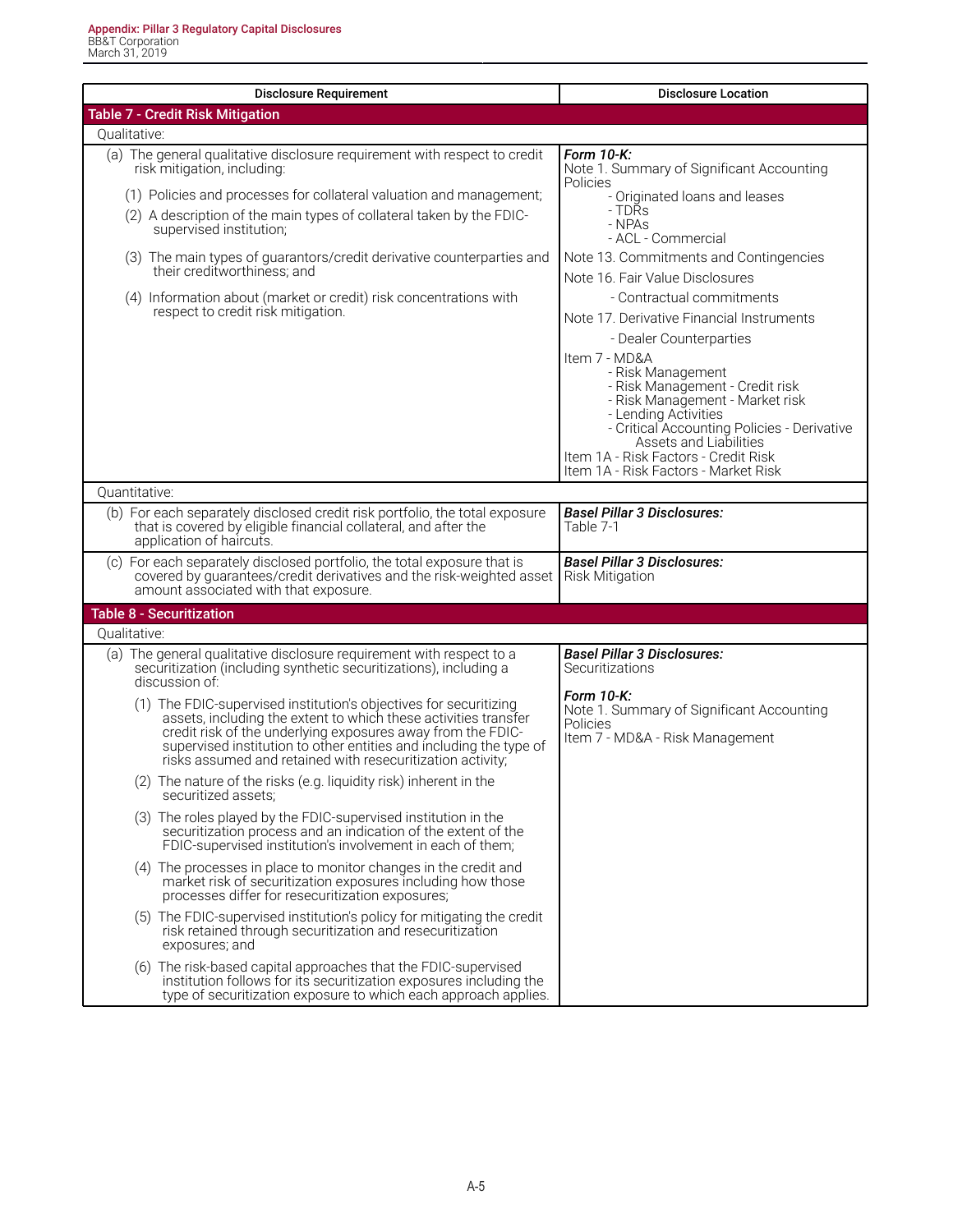| <b>Disclosure Requirement</b>                                                                                                                                                                                                                                                                                                                                                        | <b>Disclosure Location</b>                                                                                                                               |
|--------------------------------------------------------------------------------------------------------------------------------------------------------------------------------------------------------------------------------------------------------------------------------------------------------------------------------------------------------------------------------------|----------------------------------------------------------------------------------------------------------------------------------------------------------|
| $(b)$ A list of:<br>(1) The type of securitization SPEs that the FDIC-supervised<br>institution, as sponsor, uses to securitize third-party exposures.<br>The FDIC-supervised institution must indicate whether it has                                                                                                                                                               | Not applicable, BB&T does not currently<br>securitize assets.                                                                                            |
| exposure to these SPEs, either on- or off-balance sheet; and<br>(2) Affiliated entities:<br>(i) That the FDIC-supervised institution manages or advises; and<br>(ii) That invest either in the securitization exposures that the<br>FDIC-supervised institution has securitized or in<br>securitization SPEs that the FDIC-supervised institution<br>sponsors.                       |                                                                                                                                                          |
| (c) Summary of the FDIC-supervised institution's accounting policies for<br>securitization activities, including:                                                                                                                                                                                                                                                                    | Not applicable, BB&T does not currently<br>securitize assets.                                                                                            |
| (1) Whether the transactions are treated as sales or financings;<br>(2) Recognition of gain-on-sale;<br>(3) Methods and key assumptions applied in valuing retained or<br>purchased interests;                                                                                                                                                                                       |                                                                                                                                                          |
| (4) Changes in methods and key assumptions from the previous<br>period for valuing retained interests and impact of the changes;<br>(5) Treatment of synthetic securitizations;<br>(6) How exposures intended to be securitized are valued and                                                                                                                                       |                                                                                                                                                          |
| whether they are recorded under subpart D of this part; and<br>(7) Policies for recognizing liabilities on the balance sheet for<br>arrangements that could require the FDIC-supervised institution<br>to provide financial support for securitized assets.                                                                                                                          |                                                                                                                                                          |
| (d) An explanation of significant changes to any quantitative information<br>since the last reporting period.                                                                                                                                                                                                                                                                        | <b>Basel Pillar 3 Disclosures:</b><br>Securitizations                                                                                                    |
| Ouantitative:                                                                                                                                                                                                                                                                                                                                                                        |                                                                                                                                                          |
| (e) The total outstanding exposures securitized by the FDIC-supervised<br>institution in securitizations that meet the operational criteria<br>provided in § 324.41 (categorized into traditional and synthetic<br>securitizations), by exposure type, separately for securitizations of<br>third-party exposures for which the FDIC-supervised institution acts<br>only as sponsor. | Not applicable, BB&T does not currently<br>securitize assets.                                                                                            |
| (f) For exposures securitized by the FDIC-supervised institution in<br>securitizations that meet the operational criteria in § 324.41:                                                                                                                                                                                                                                               | Not applicable, BB&T does not currently<br>securitize assets.                                                                                            |
| (1) Amount of securitized assets that are impaired/past due<br>categorized by exposure type; and                                                                                                                                                                                                                                                                                     |                                                                                                                                                          |
| (2) Losses recognized by the FDIC-supervised institution during the<br>current period categorized by exposure type.                                                                                                                                                                                                                                                                  |                                                                                                                                                          |
| (g) The total amount of outstanding exposures intended to be securitized<br>categorized by exposure type.                                                                                                                                                                                                                                                                            | Not applicable, BB&T does not currently<br>securitize assets.                                                                                            |
| (h) Aggregate amount of:<br>(1) On-balance sheet securitization exposures retained or purchased<br>categorized by exposure type; and                                                                                                                                                                                                                                                 | <b>Basel Pillar 3 Disclosures:</b><br>Table 8-1                                                                                                          |
| (2) Off-balance sheet securitization exposures categorized by<br>exposure type.                                                                                                                                                                                                                                                                                                      |                                                                                                                                                          |
| Aggregate amount of securitization exposures retained or<br>(i)<br>(1)<br>purchased and the associated capital requirements for these<br>exposures, categorized between securitization and<br>resecuritization exposures, further categorized into a<br>meaningful number of risk weight bands and by risk-based<br>capital approach (e.g., SSFA); and                               | <b>Basel Pillar 3 Disclosures:</b><br>Table 8-2<br>Table 8-3<br>BB&T does not have any securitization<br>exposures that have been deducted from capital. |
| (2) Exposures that have been deducted entirely from tier 1 capital,<br>CEIOs deducted from total capital (as described in $\S$ 324.42(a)<br>(1)), and other exposures deducted from total capital should be<br>disclosed separately by exposure type.                                                                                                                                |                                                                                                                                                          |
| (j) Summary of current year's securitization activity, including the amount<br>of exposures securitized (by exposure type), and recognized gain or<br>loss on sale by exposure type.                                                                                                                                                                                                 | Not applicable, BB&T does not currently<br>securitize assets and has not sold any<br>securitizations during the most recent quarter.                     |